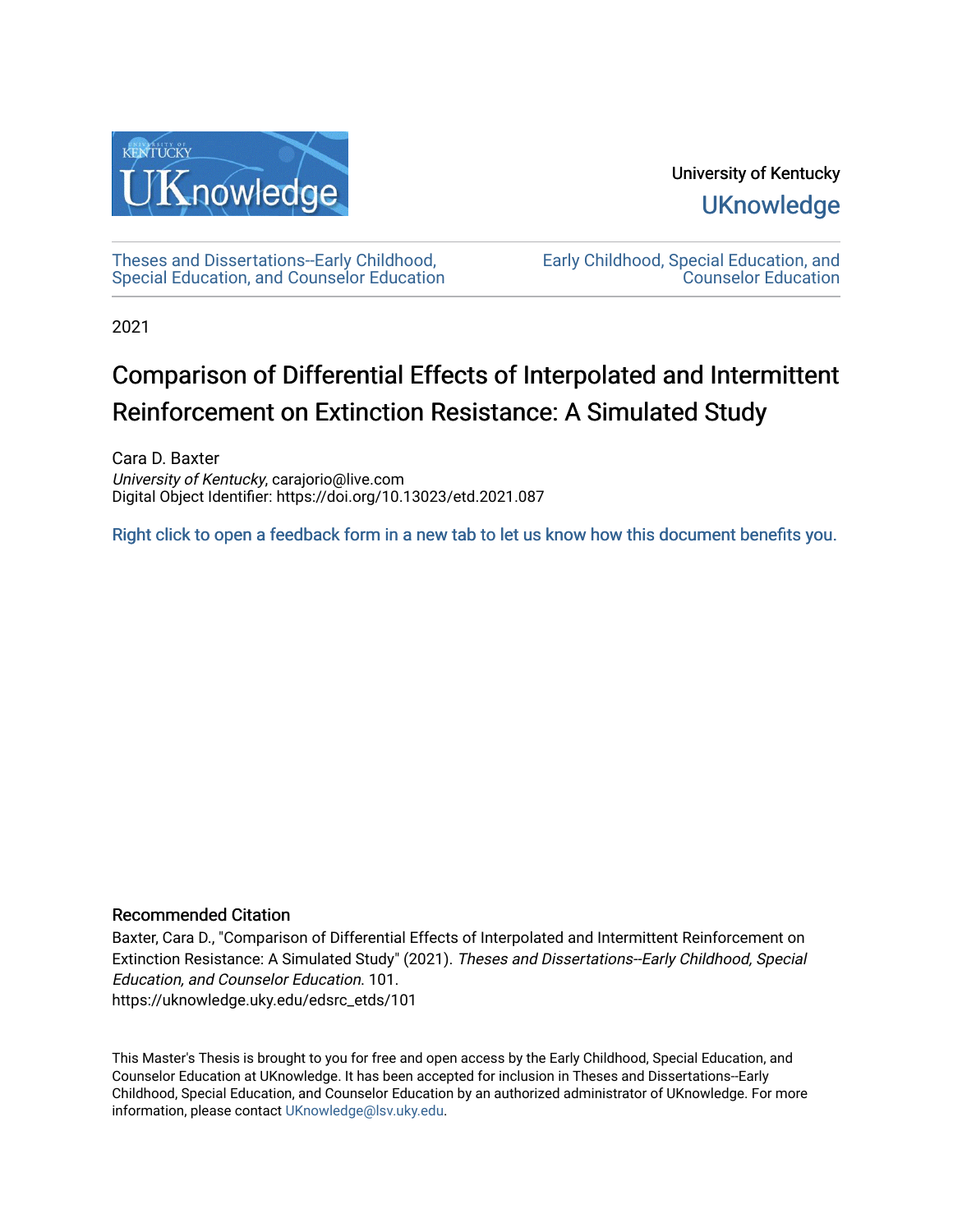### STUDENT AGREEMENT:

I represent that my thesis or dissertation and abstract are my original work. Proper attribution has been given to all outside sources. I understand that I am solely responsible for obtaining any needed copyright permissions. I have obtained needed written permission statement(s) from the owner(s) of each third-party copyrighted matter to be included in my work, allowing electronic distribution (if such use is not permitted by the fair use doctrine) which will be submitted to UKnowledge as Additional File.

I hereby grant to The University of Kentucky and its agents the irrevocable, non-exclusive, and royalty-free license to archive and make accessible my work in whole or in part in all forms of media, now or hereafter known. I agree that the document mentioned above may be made available immediately for worldwide access unless an embargo applies.

I retain all other ownership rights to the copyright of my work. I also retain the right to use in future works (such as articles or books) all or part of my work. I understand that I am free to register the copyright to my work.

### REVIEW, APPROVAL AND ACCEPTANCE

The document mentioned above has been reviewed and accepted by the student's advisor, on behalf of the advisory committee, and by the Director of Graduate Studies (DGS), on behalf of the program; we verify that this is the final, approved version of the student's thesis including all changes required by the advisory committee. The undersigned agree to abide by the statements above.

> Cara D. Baxter, Student Dr. Sally Shepley, Major Professor Dr. Melinda Ault, Director of Graduate Studies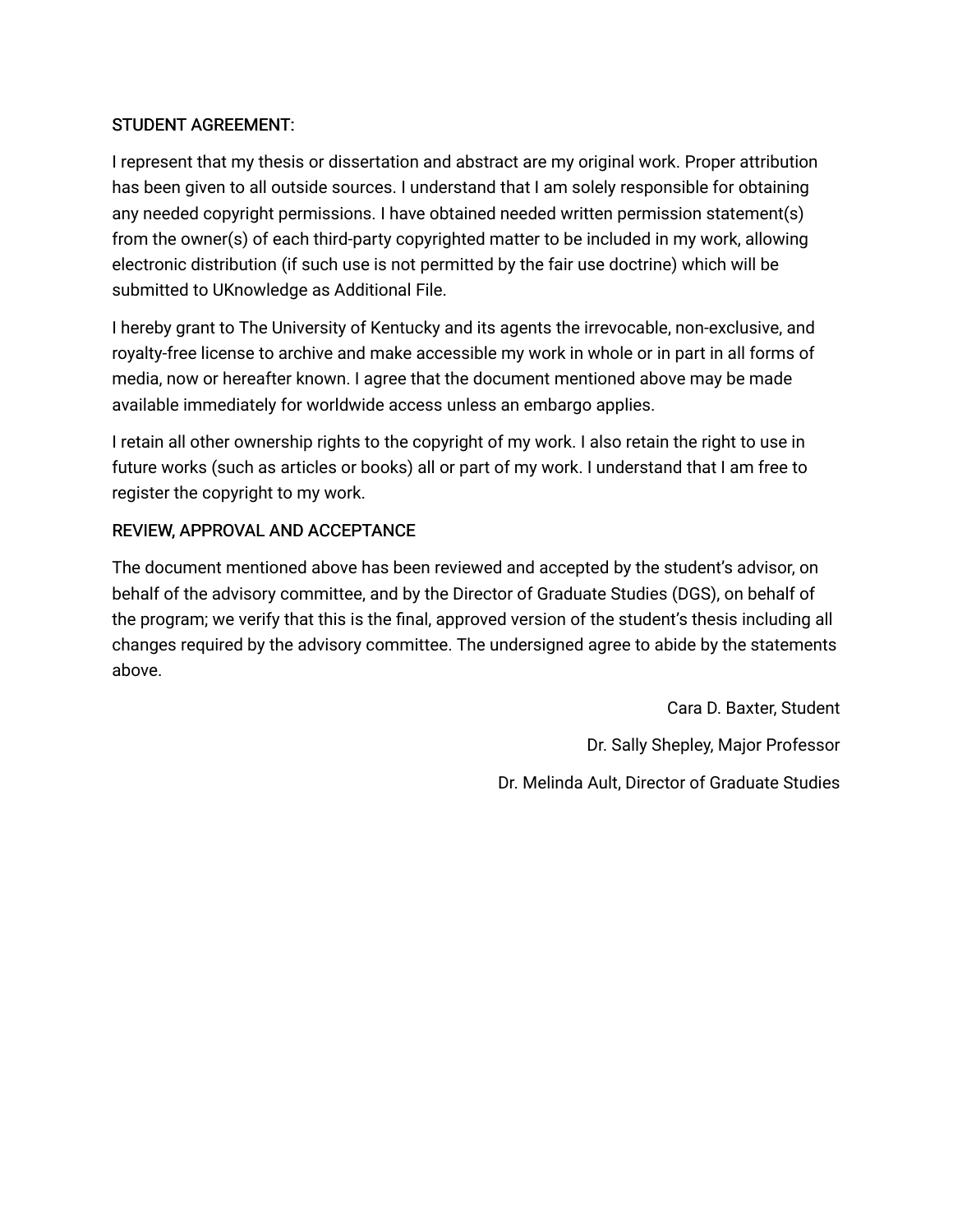### COMPARISON OF DIFFERENTIAL EFFECTS OF INTERPOLATED AND INTERMITTENT REINFORCEMENT ON EXTINCTION RESISTANCE: A SIMULATED STUDY

### THESIS

\_\_\_\_\_\_\_\_\_\_\_\_\_\_\_\_\_\_\_\_\_\_\_\_\_\_\_\_\_\_\_\_\_\_\_\_\_\_\_\_

A thesis submitted in partial fulfillment of the requirements for the degree of Master of Science in the College of Education at the University of Kentucky

By

### Cara D. Baxter

Lexington, Kentucky

Director: Dr. Sally Shepley, Assistant Professor of Special Education

Lexington, Kentucky

2021

Copyright © Cara D. Baxter 2021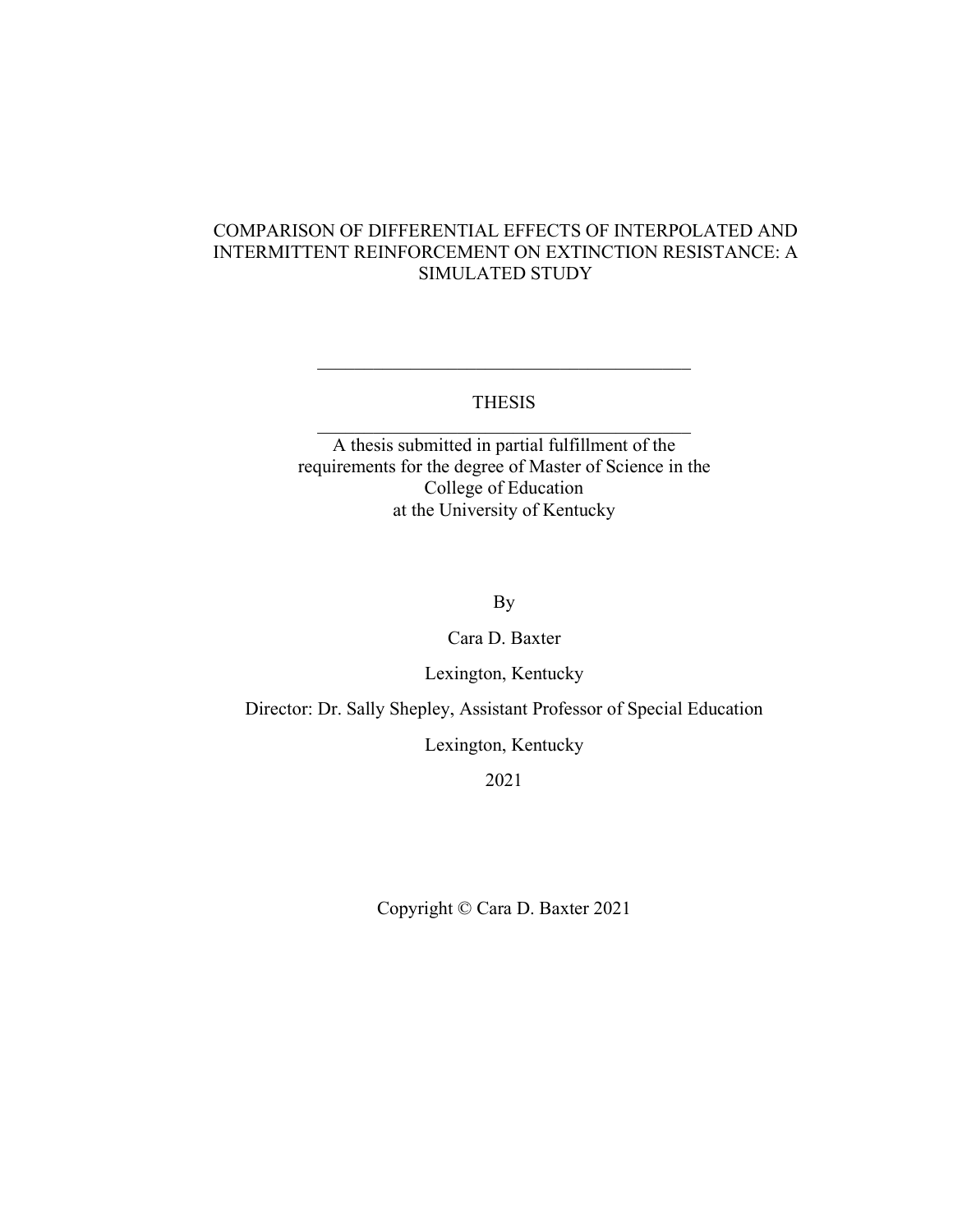### ABSTRACT OF THESIS

### COMPARISON OF DIFFERENTIAL EFFECTS OF INTERPOLATED AND INTERMITTENT REINFORCEMENT ON EXTINCTION RESISTANCE: A SIMULATED STUDY

Schedules of reinforcement explain when a reinforcer may be delivered. Among the different schedules exists continuous (CRF), intermittent (INT), and extinction (EXT). When employing a CRF, reinforcement is delivered following every occurrence of the target response. An INT schedule includes varying the delivery of reinforcement. While both of these schedules include the delivery of reinforcement, EXT means that reinforcement is no longer delivered for the target response (Lee & Belfiore, 1997). Studies have shown that behaviors may be less resistant to extinction if moved from an INT schedule to a CRF schedule than if EXT followed the INT schedule alone. This effect on behavior has been termed the interpolation of reinforcement effect (IRE; Higbee et al., 2002). The current study seeks to compare the effects of prior exposure to a CRF and INT schedule of reinforcement on responding during subsequent extinction with Sniffy, a simulated virtual laboratory rat.

KEYWORDS: schedules of reinforcement, interpolated reinforcement, intermittent reinforcement, continuous reinforcement, extinction

| Cara D. Baxter |
|----------------|
|                |
| 4/27/21        |
| Date           |
|                |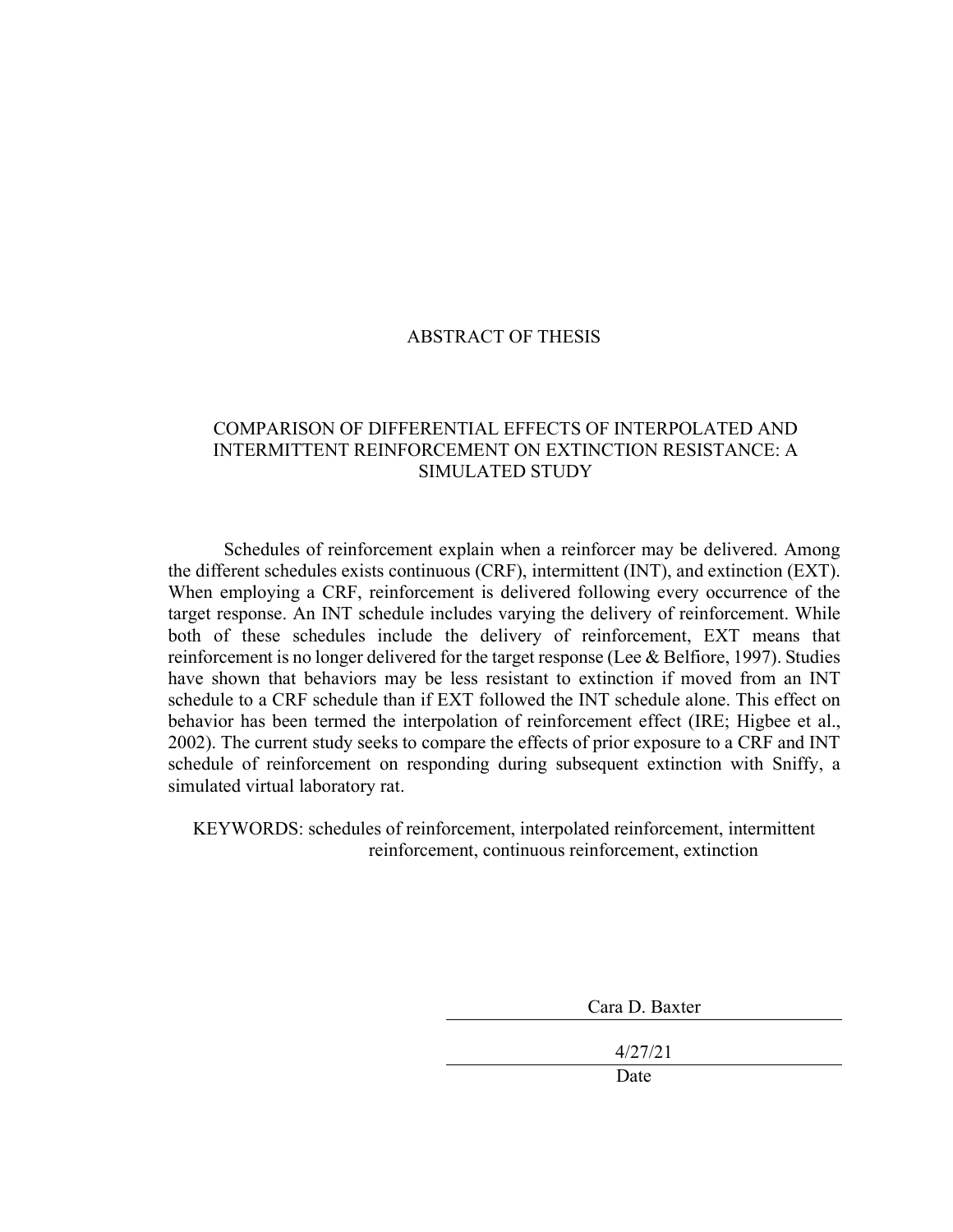### COMPARISON OF DIFFERENTIAL EFFECTS OF INTERPOLATED AND INTERMITTENT REINFORCEMENT ON EXTINCTION RESISTANCE: A SIMULATED STUDY

By Cara D. Baxter

Dr. Sally Shepley

Director of Thesis

Dr. Melinda Ault

Director of Graduate Studies

04/27/21

Date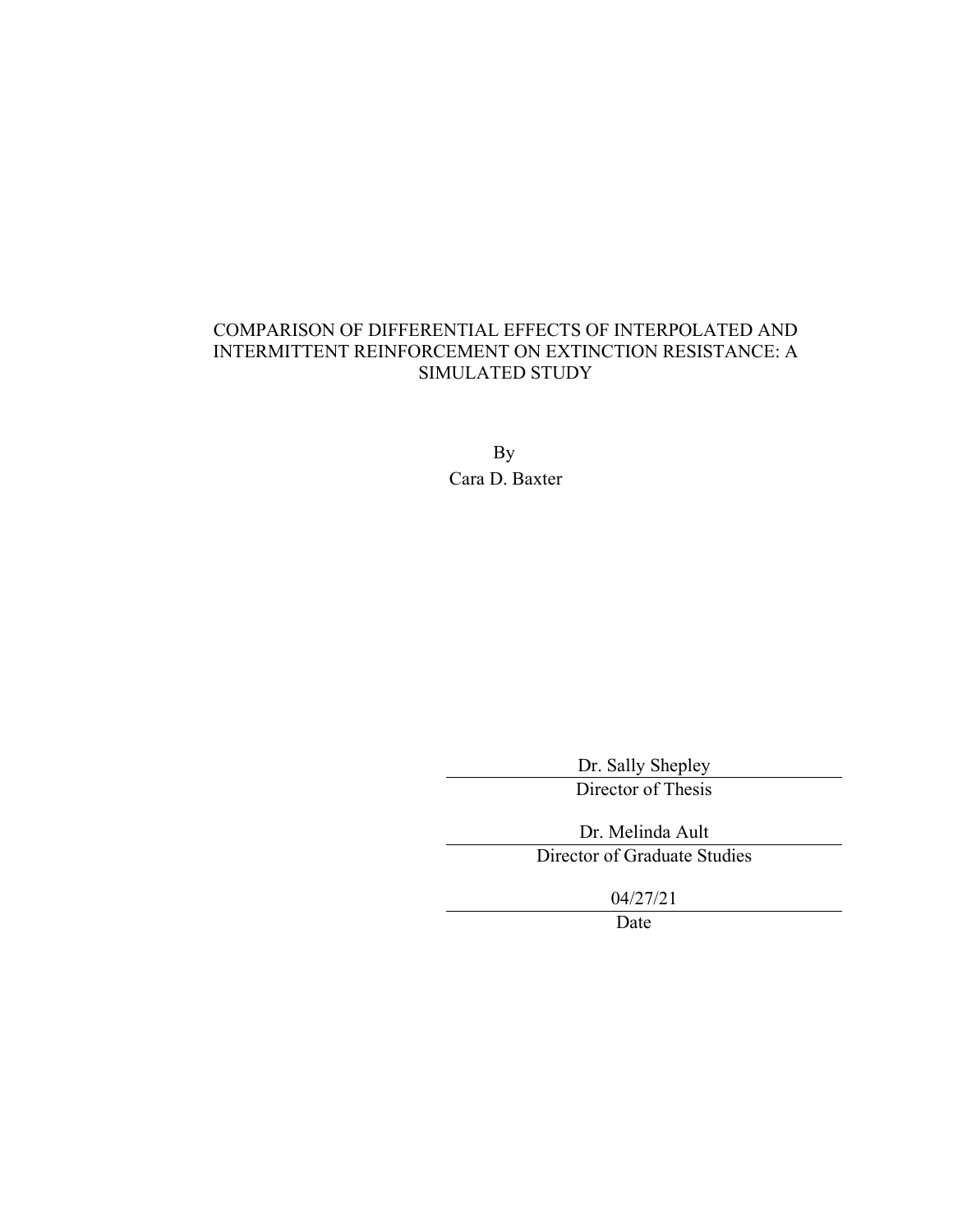# TABLE OF CONTENTS

| 20 |
|----|
| 20 |
|    |
|    |
|    |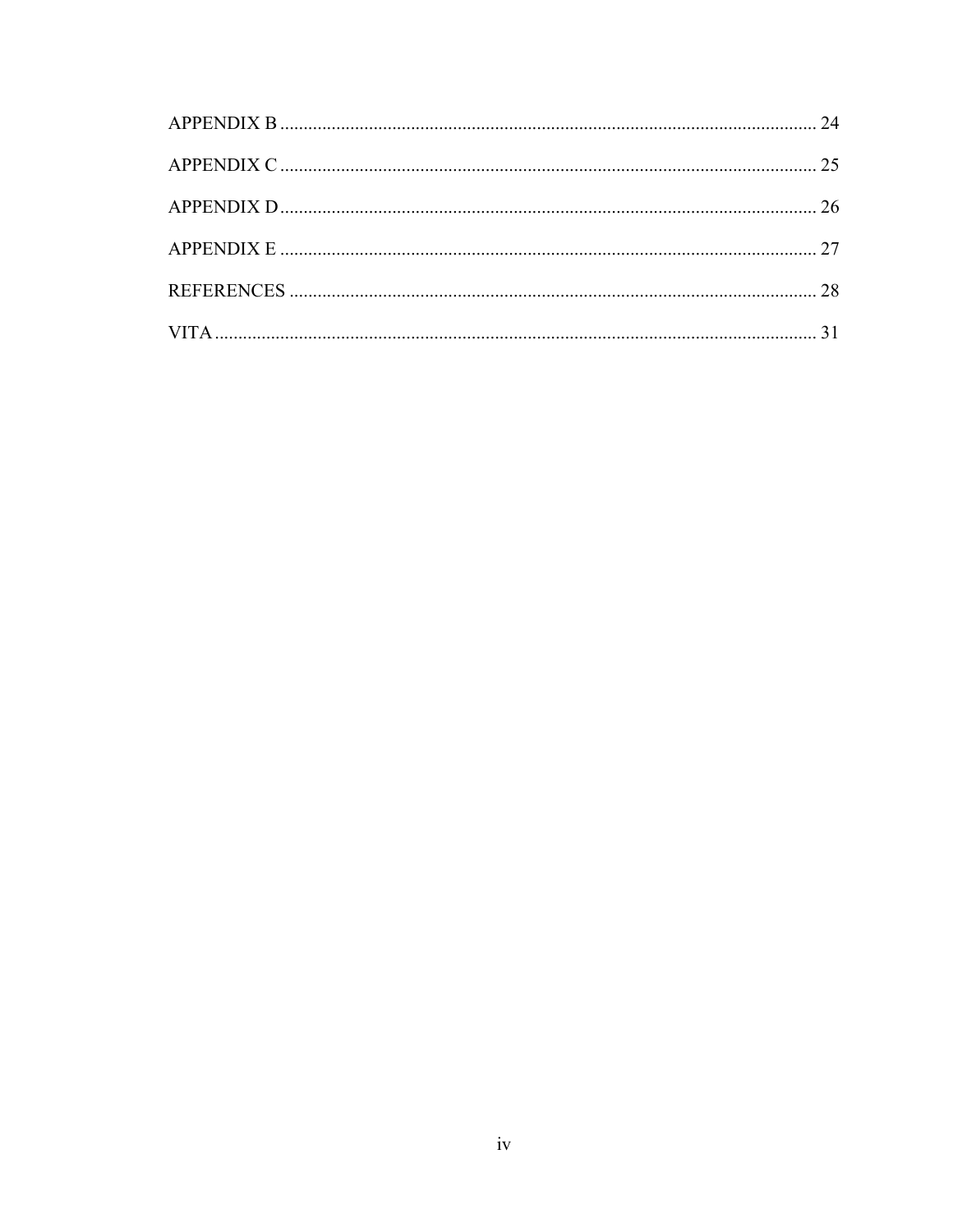# LIST OF TABLES

<span id="page-7-0"></span>

|  |  |  |  | Table 1 Common threats to internal validity as well as how to detect and control for them |  |
|--|--|--|--|-------------------------------------------------------------------------------------------|--|
|  |  |  |  |                                                                                           |  |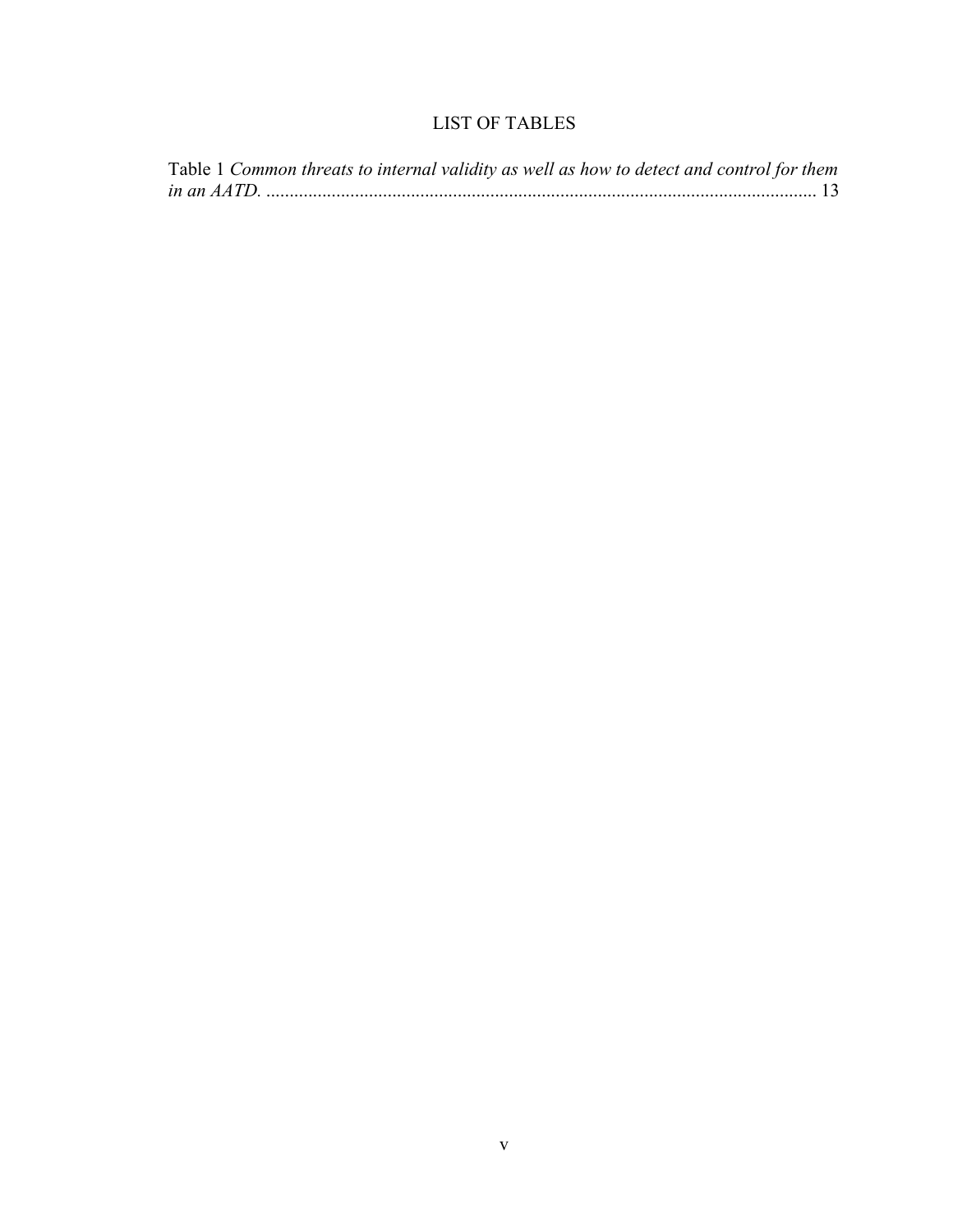# <span id="page-8-0"></span>LIST OF FIGURES

| Figure 1 Number of responses per session during reinforcement and extinction conditions |  |
|-----------------------------------------------------------------------------------------|--|
|                                                                                         |  |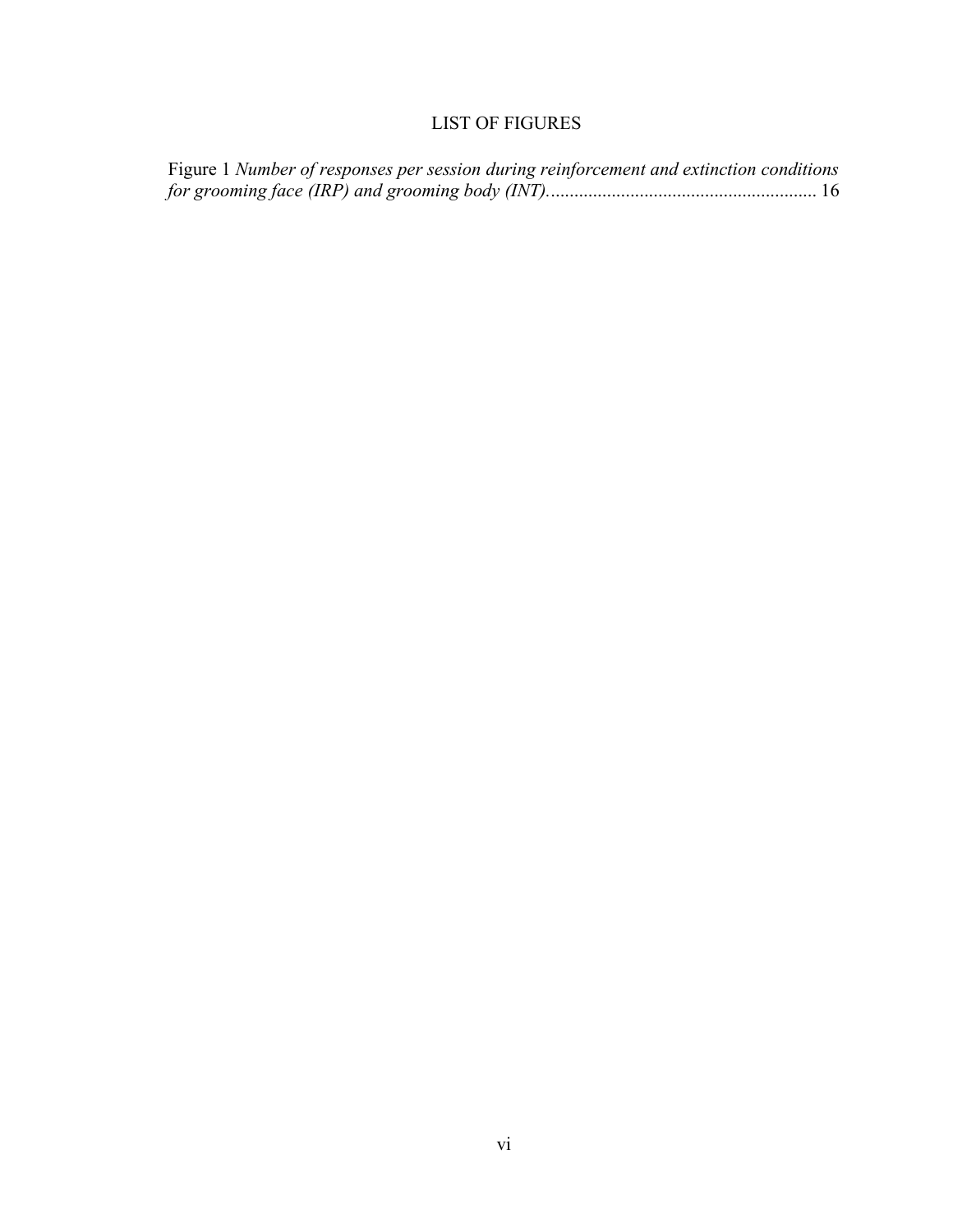#### **INTRODUCTION**

<span id="page-9-0"></span>Originating back to the early 1950-1970s, research demonstrates that manipulating schedules of reinforcement can impact how behaviors maintain over time and how they are extinguished (Cooper et al., 2020). Schedules of reinforcement exist in various forms and densities following all behaviors that humans engage in on a day-today basis; these schedules are one of the many principles explained by the science of human behavior, known as applied behavior analysis or ABA. These schedules explain how often a reinforcer will be delivered following a specific behavior. Three broad categories of schedules of reinforcement exist, including continuous (CRF), intermittent (INT), and extinction (EXT). When employing a CRF schedule, reinforcement is delivered following every occurrence of a target response. An INT schedule involves includes varying the delivery of reinforcement so that reinforcement is not delivered following every occurrence of the target response (e.g., a variable ratio three [VR-3], meaning reinforcement is delivered on the average of every third response). While both CRF and INT schedules include the delivery of reinforcement, the use of EXT means that reinforcement is no longer delivered for the target response (Lee & Belfiore, 1997).

Utilizing different schedules of reinforcement can alter patterns of responding. These findings have been especially useful when teaching individuals with disabilities new behaviors. Although ABA as a science is not specific to people with disabilities, the principles are commonly used to develop interventions to promote socially meaningful behaviors. Studies have concluded that delivering reinforcement systematically, especially for people with disabilities, can increase the efficiency of instruction or maintenance of a behavior (see review, Chadwick, 1971). Ultimately, most practitioners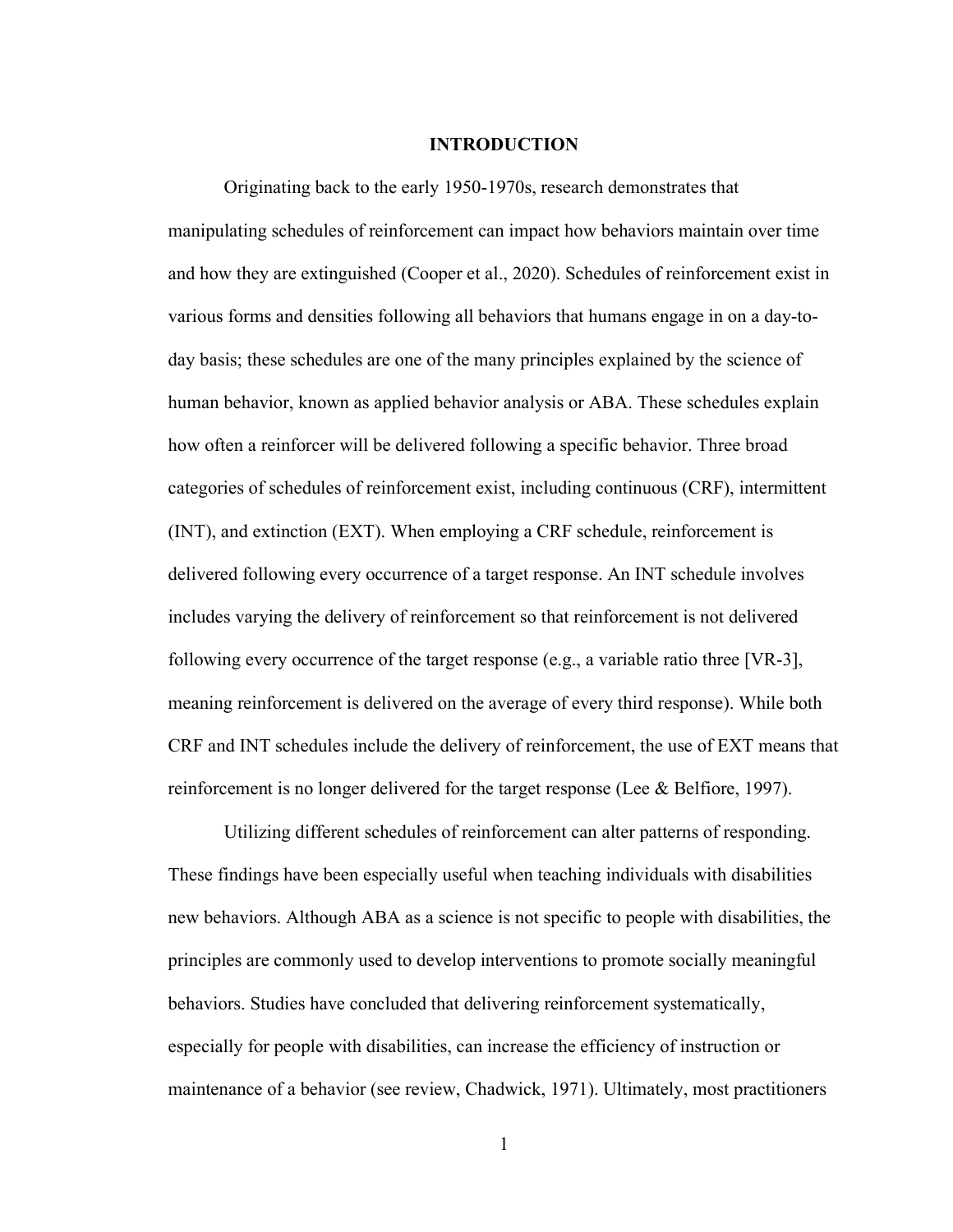that work with individuals with disabilities want to thin reinforcement for socially significant behaviors to a naturally occurring INT schedule so that the target behavior maintains and accesses reinforcement without supplemental or artificial supports. On the other hand, when treating challenging behaviors for individual with disabilities, practitioners need to remove the maintaining reinforcers in efforts to decrease challenging behavior levels. Therefore, for individuals engaging in challenging behavior, EXT may be a procedure used to decrease a target behavior. An abrupt decision to switch from a CRF or INT to EXT is not as simple as it sounds, as the schedule on which a behavior is reinforced prior to EXT may impact the efficiency of EXT (Mazaleski et al., 1993).

Depending on the function of behavior and the intervention, the use of EXT can look different across behaviors. In a study conducted by Mazaleski et al., (1993), researchers found that treatments that included EXT and those that did not demonstrated that those with the EXT component were more effective in decreasing challenging behaviors. While EXT can be a useful procedure for decreasing challenging behaviors, additional studies show undesirable side effects of EXT (e.g., Lerman et al., 1999; Goh  $\&$ Iwata, 1994). Extinction bursts, which are momentary increases in the target behavior, and EXT-induced aggression, which include an increase in the individual's aggressive behaviors, are some examples of undesirable effects of using EXT (Lerman et al., 1999). Due to these effects, the use of EXT can sometimes pose an ethical dilemma for practitioners.

Studies have documented a phenomenon known as the partial reinforcement EXT effect (PREE), in which behavior that is reinforced on an INT schedule of reinforcement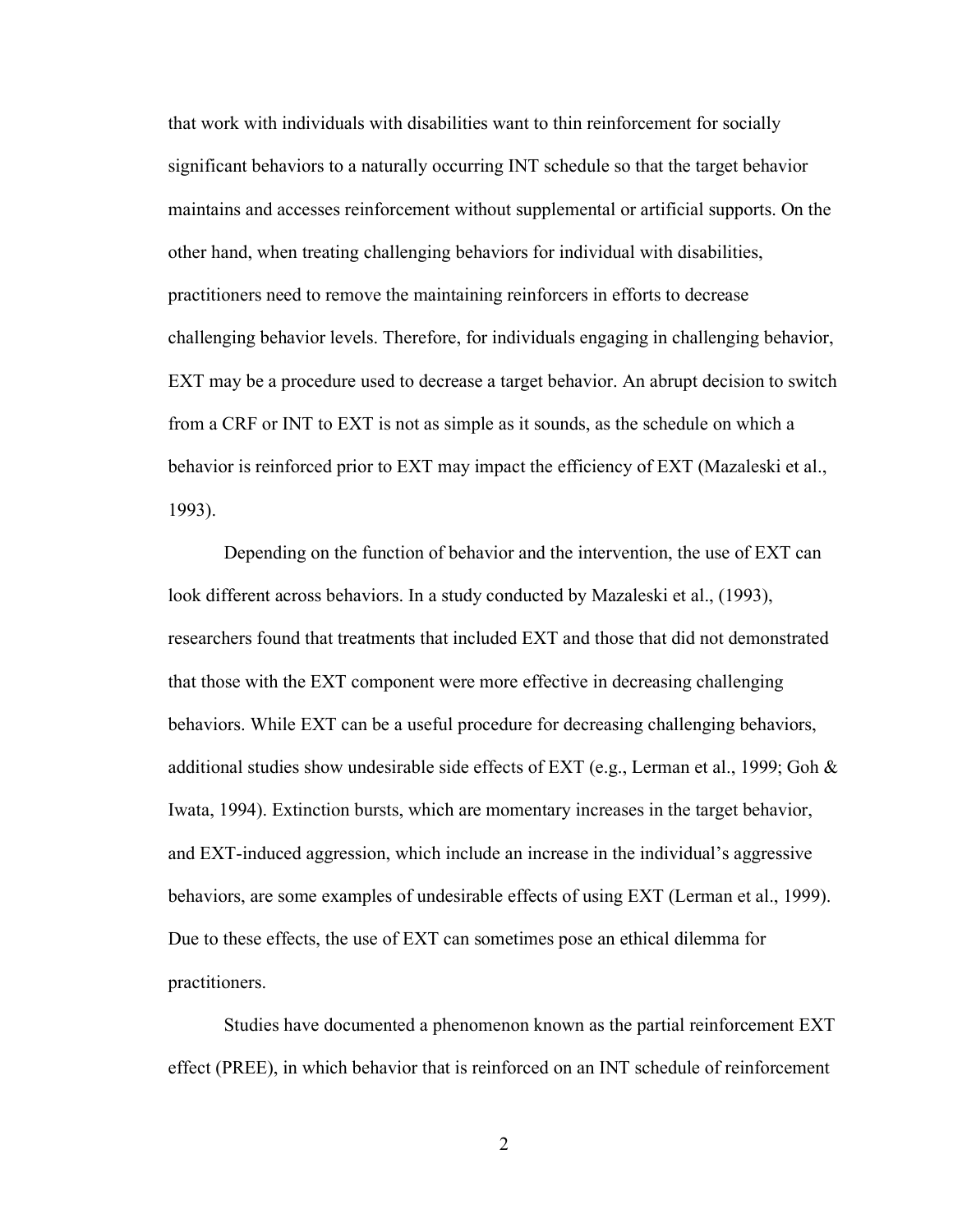is more resistant to EXT than a behavior reinforced on a CRF schedule (Higbee et al., 2002). In contrast, researchers have found that behaviors may be less resistant to EXT if moved from an INT schedule of reinforcement to a CRF schedule of reinforcement than if EXT followed the INT schedule of reinforcement alone (e.g., Carr et al., 2012; Higbee et al., 2002). This effect on behavior has been termed the interpolation of reinforcement effect (IRE; Higbee et al., 2002). In order to see this effect, a procedure known as the interpolated reinforcement procedure (IRP) is implemented where behaviors are intentionally moved from an INT schedule to a CRF schedule prior to EXT (Carr et al., 2012).

Although the PREE and IRE phenomena have been demonstrated within translational studies, there remains a critical need to replicate these phenomena with human subjects. The majority of this research was conducted with animals (e.g., Rashotte & Surridge, 1969; Dyal & Sytsma, 1976), and the few studies that were conducted with human subjects have produced varied findings with no consistent results (i.e., Carr et al., 2012; Higbee et al., 2002). Continued research on this effect could have implications for treating and decreasing challenging behaviors in individuals with disabilities. If findings consistently demonstrate that the claim of the IRE is substantiated, then moving from an INT schedule to a CRF schedule prior to implementing EXT should make the target behavior less resistant to EXT, and thus, the likelihood that a target behavior will occur in the future under similar conditions will decrease more rapidly than if EXT followed an INT schedule without introducing a CRF schedule.

The controversial nature of continuously reinforcing an aberrant behavior could contribute to the gap in the literature involving research regarding the IRE or PREE.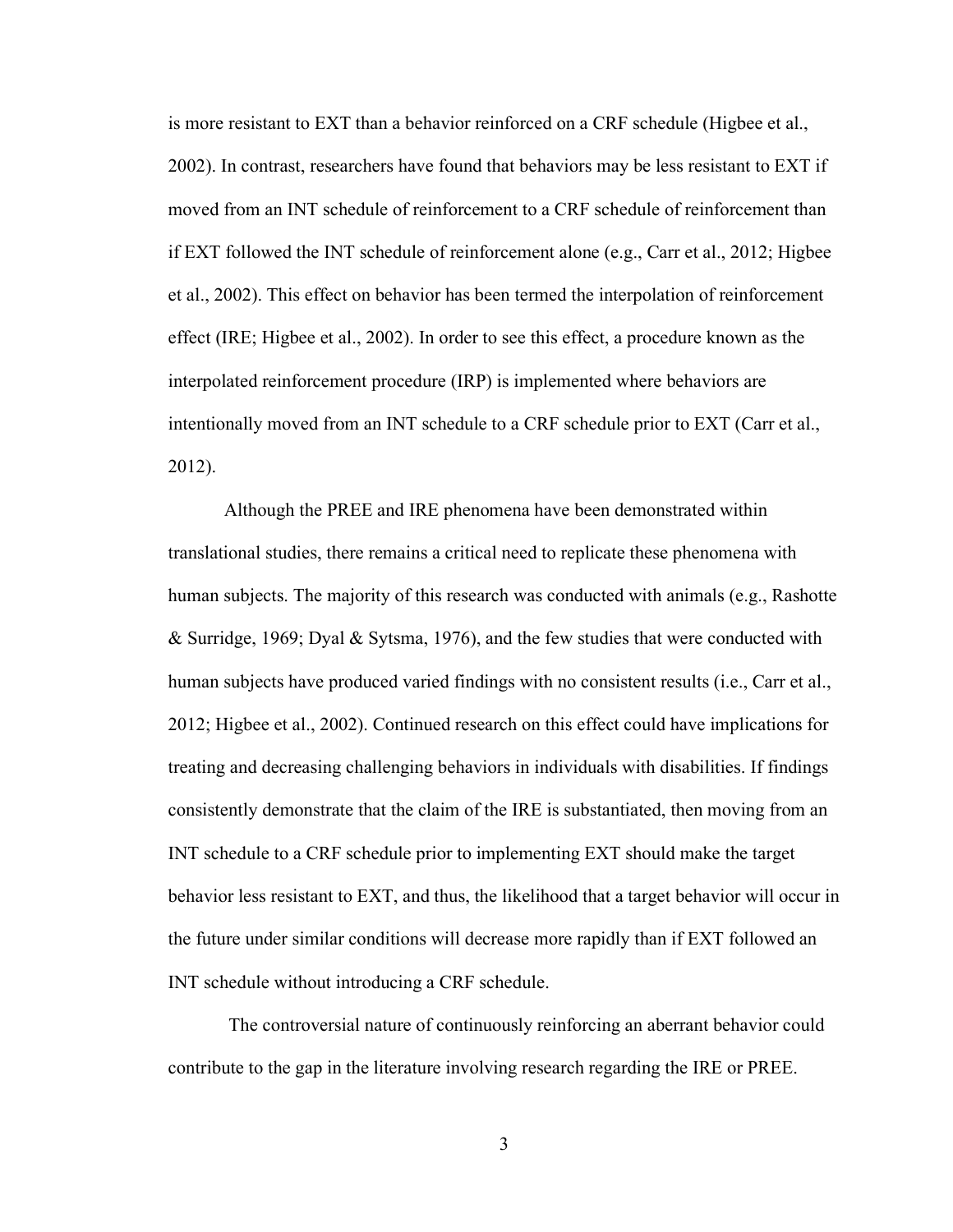While most researchers used appropriate behaviors, few conducted studies with aberrant behaviors. In a study conducted by Lerman et al. (1996), a multielement and reversal design was used to investigate the effects of prior exposure to INT and CRF schedules of reinforcement on response patterns during EXT. The participants in this study included three adults with developmental disabilities who engaged in self-injurious behavior, aggression, and disruption. The results showed a reversed PREE for two participants, meaning their response rates were higher during CRF followed by EXT than they were with INT followed by EXT. Results also showed ambiguous findings for the third participant, where data showed they engaged in seven times more self-injurious behavior during the second EXT condition (following the INT schedule) than they did during the first EXT condition (following the CRF schedule).

While these results were not consistent with the anticipated results, researchers discussed many limitations that may have contaminated the study. One limitation reported by the researchers was the threat to internal validity due to the experimental design. The design used in this study was a multielement and withdrawal design and these designs are noted to be vulnerable to sequence effects (i.e., the order of the interventions influences the results) and interaction effects (i.e., there is a relation between adjacent conditions and results carry over from one condition to the other). In addition, researchers reported the specific schedules used during the INT conditions (i.e., VR-6) may have resulted in the reversed PREE and ambiguous results.

Other researchers have strayed from using aberrant behaviors and conducted the study similarly to how the procedure would be used in a clinical setting. Higbee et al. (2002) investigated the effects of the IRP following an INT schedule of reinforcement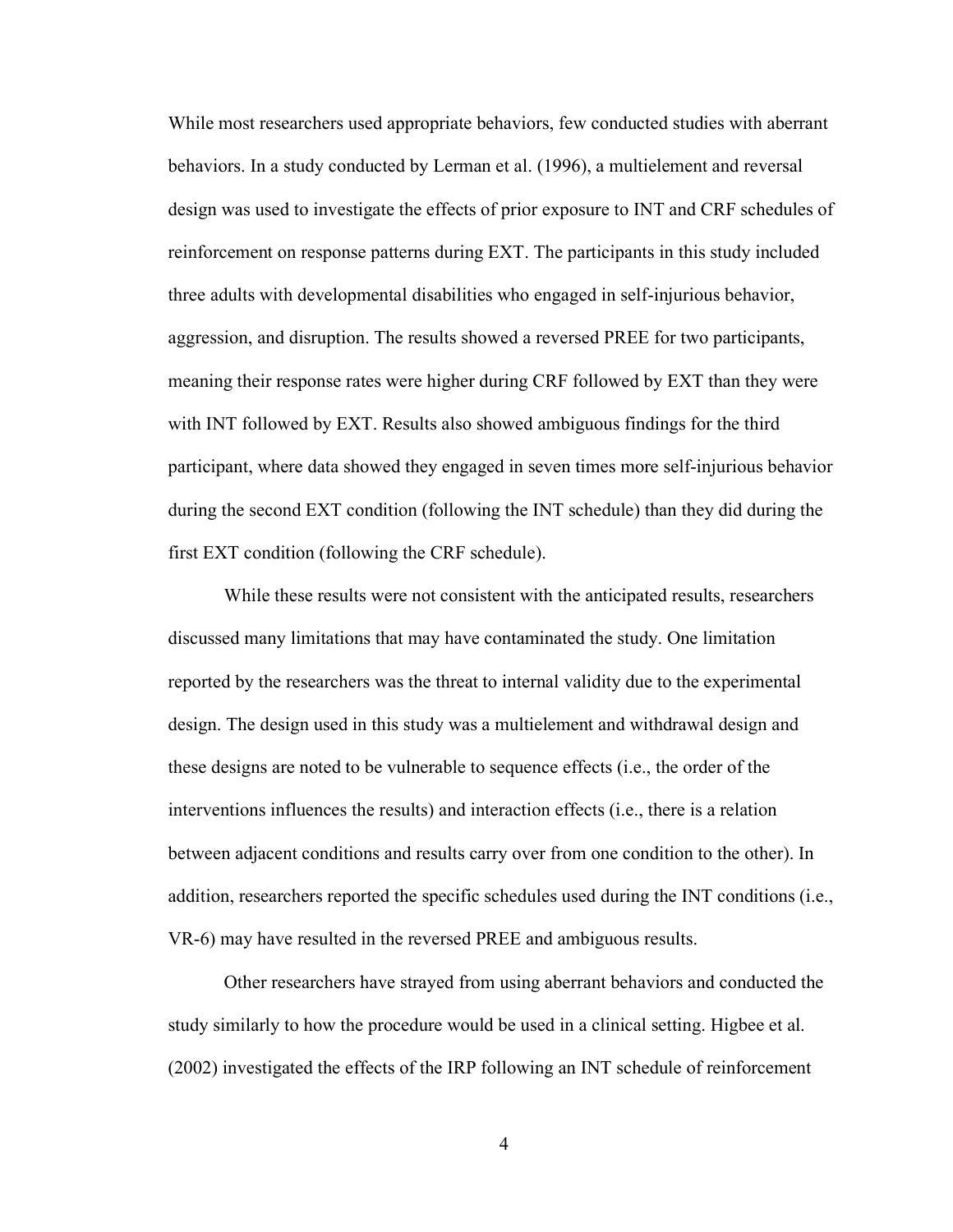with children diagnosed with autism spectrum disorder (ASD). The participants in this study included four male children between the ages of 4- and 6-years-old. A withdrawal design was used, with the order of conditions counterbalanced across participant pairs. The researchers examined response patterns during EXT following the implementation of an INT schedule both with and without the interpolated CRF and found that majority of the participants engaged in more responses during EXT following the implementation of an INT schedule than following interpolated CRF. The data from this study suggest that in order to lessen resistance to EXT, it may be beneficial in terms of treatment efficacy to interpolate CRF between INT and EXT rather than implement EXT following INT alone.

While the IRE has been demonstrated in multiple studies (Higbee et al., 2002) some researchers have found the opposite effect, indicating that a behavior is less resistant to EXT following INT alone versus CRF followed by INT. A study conducted by Carr et al. (2012) investigated the interpolated reinforcement procedure (IRP) which involves putting a behavior that was previously on an INT schedule, on a CRF schedule prior to implementing EXT. The participants included five typically developing 3-yearold children, and the targeted behaviors included placing a foam block into a plastic receptacle. A withdrawal design was used to evaluate the effects of the prior reinforcement conditions (i.e., INT-to-EXT and INT-to-CRF-to-EXT) on participant's target behaviors during EXT conditions. The results of the study indicated that for 3 out of the 5 participants, the IRE was not demonstrated. The researchers reported few limitations in the study, one being that the IRE may have been masked due to repeated exposures to EXT, since each participant was exposed to two EXT conditions. In addition, the researchers note that the specific INT schedule utilized could have affected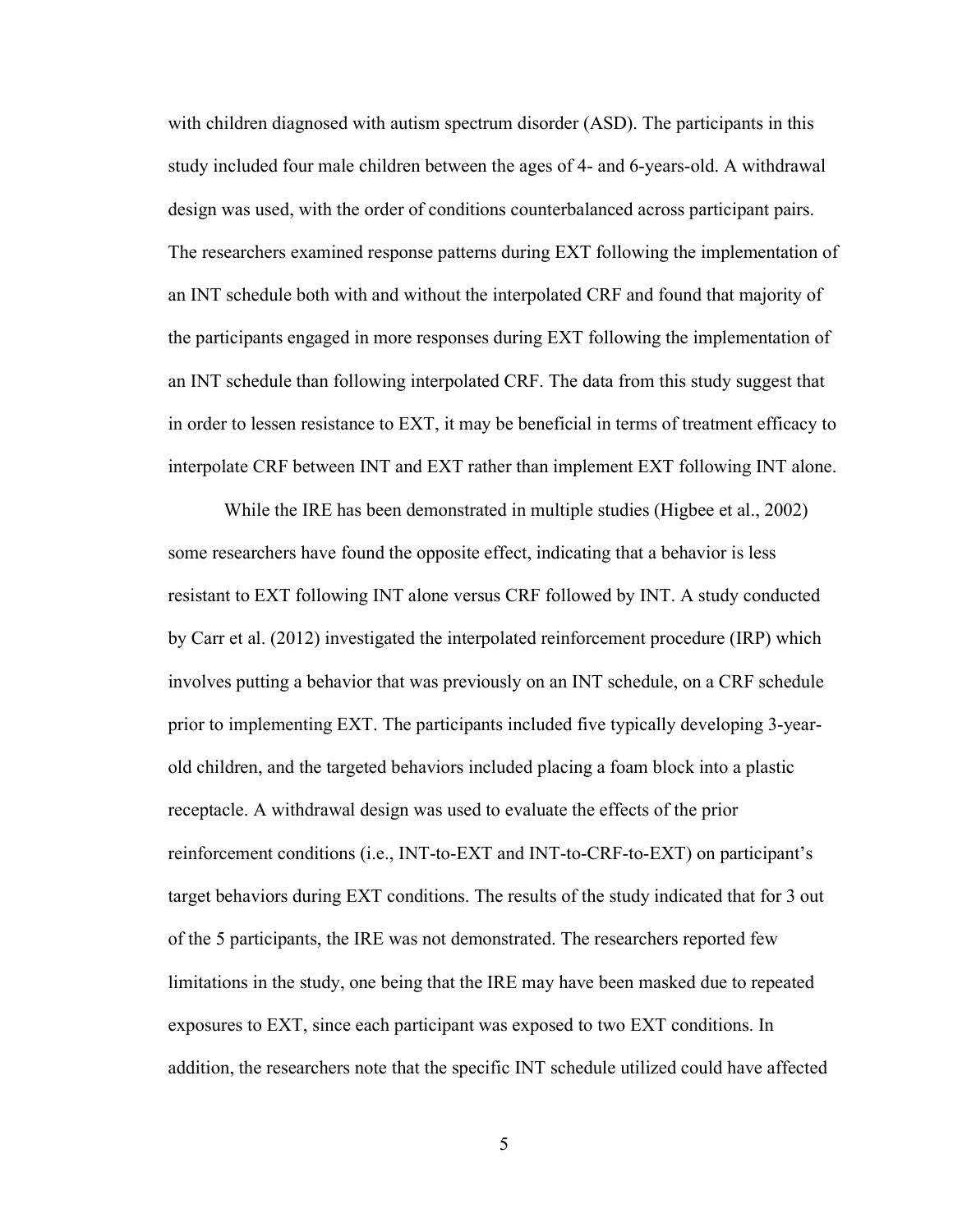the results. Ultimately, these results are not consistent with the literature, and consequently increase the necessity for further research on this topic.

The original proposed study was to be conducted with children with a diagnosed disability and could have had practical implications for behavior analysts and any related service providers. The results of the proposed study could have contributed to the deficient literature regarding the PREE and IRE, which could have had sizable impacts for people with disabilities who engage in challenging behaviors. When individuals engage in challenging behaviors, it can inhibit them from participating in significant daily life activities. Individuals may miss out on social events, be placed in more-restrictive environments, and have overall less independence (Newcomb & Hagopian, 2018). In addition, this research could have benefited the practitioners working with these individuals since decreasing their challenging behavior will make instruction easier. While different interventions can reduce challenging behavior, many of them include EXT components. If practitioners are able to lessen resistance to EXT by implementing a CRF schedule prior to EXT, the efficiency of the intervention should increase.

#### <span id="page-14-0"></span>**Research Questions**

The original purpose of this study was to extend the findings from Higbee et al., (2002) and Carr et al., (2012) to compare the differential effects of prior exposure to a CRF and INT schedule of reinforcement on responding during subsequent EXT with individuals with or at-risk for cognitive or developmental disabilities. However, due to setbacks with the Institutional Review Board (IRB) and conducting in-person research during the COVD-19 pandemic, the proposed study was conducted with a virtual laboratory rat instead of human participants. The new purpose of the present study was to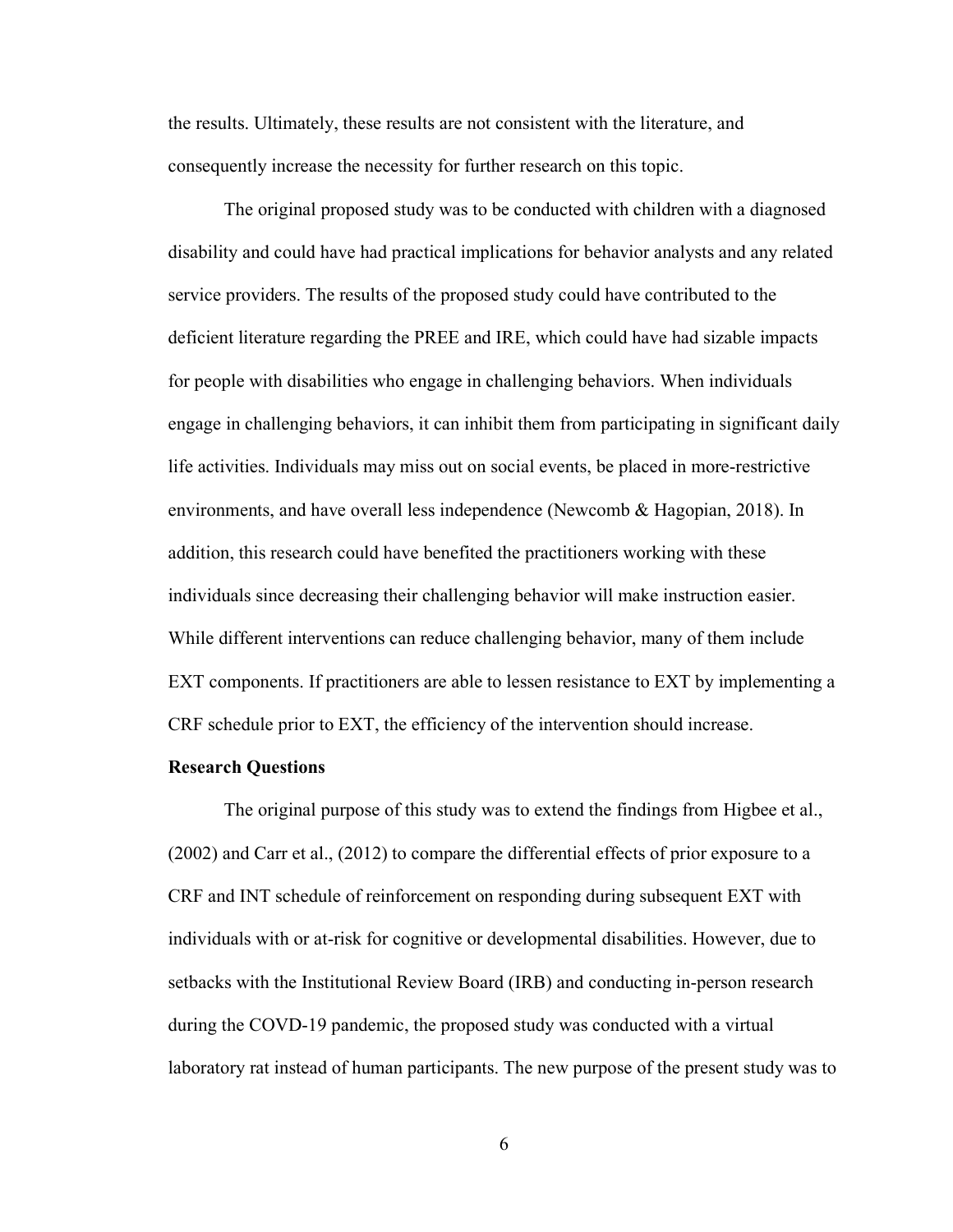compare the differential effects of prior exposure to a CRF and INT schedule of reinforcement on responding during subsequent EXT with Sniffy, a simulated virtual laboratory rat.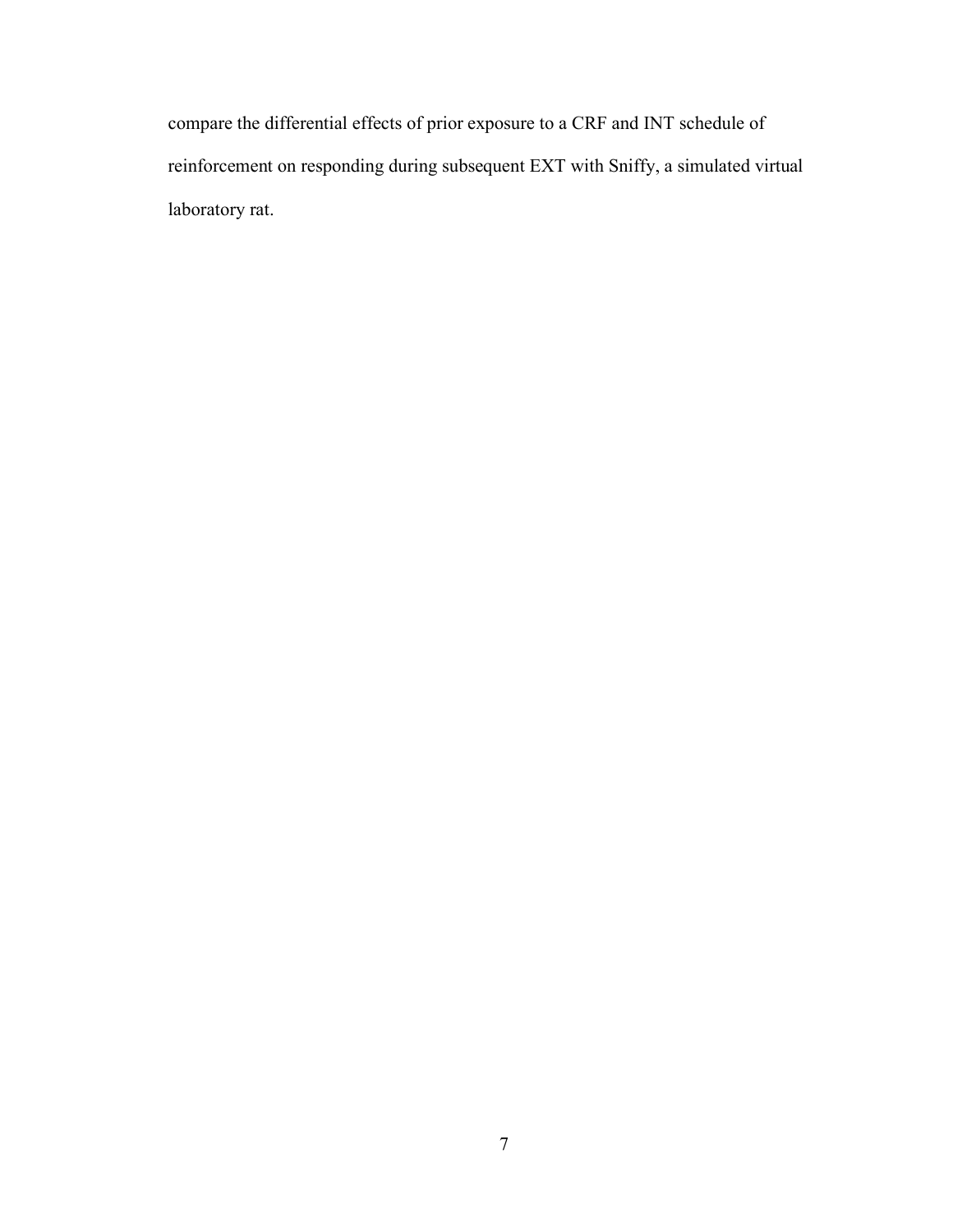#### **METHOD**

#### <span id="page-16-1"></span><span id="page-16-0"></span>**Participants**

### <span id="page-16-2"></span>*Sniffy*

The participant in this study was Sniffy, the virtual laboratory rat. The program, Sniffy the Virtual Rat Pro: Version 3.0 (Alloway et al., 2012), allowed the researcher to perform a variation of operant and classical conditioning experiments that simulated a psychological laboratory, but without utilizing live animals (Appendix A). According to Alloway and colleagues (2012), this program was created by videotaping a live laboratory rat in its environment (i.e., a glass box in a laboratory) while it engaged in typical rat behaviors.

#### <span id="page-16-3"></span>*Others*

Other individuals involved in the study included the researcher and a secondary data collector. The researcher conducted each session throughout the study and was overseen by a Board-Certified Behavior Analyst with experience conducting research and conducting experiments with Sniffy. The researcher, as well as the secondary data collector, were graduate students currently working toward their master's degrees in ABA. The researcher trained the secondary data collector on collecting interobserver agreement (IOA) data by providing her with the instructions, modeling how to collect the data, and then conducting a practice session to ensure the secondary data collector was fully trained. The researcher has had one year of experience working in a communitybased ABA clinic that served young children with autism and 16 months of experience working in a university-based clinic that served children with severe challenging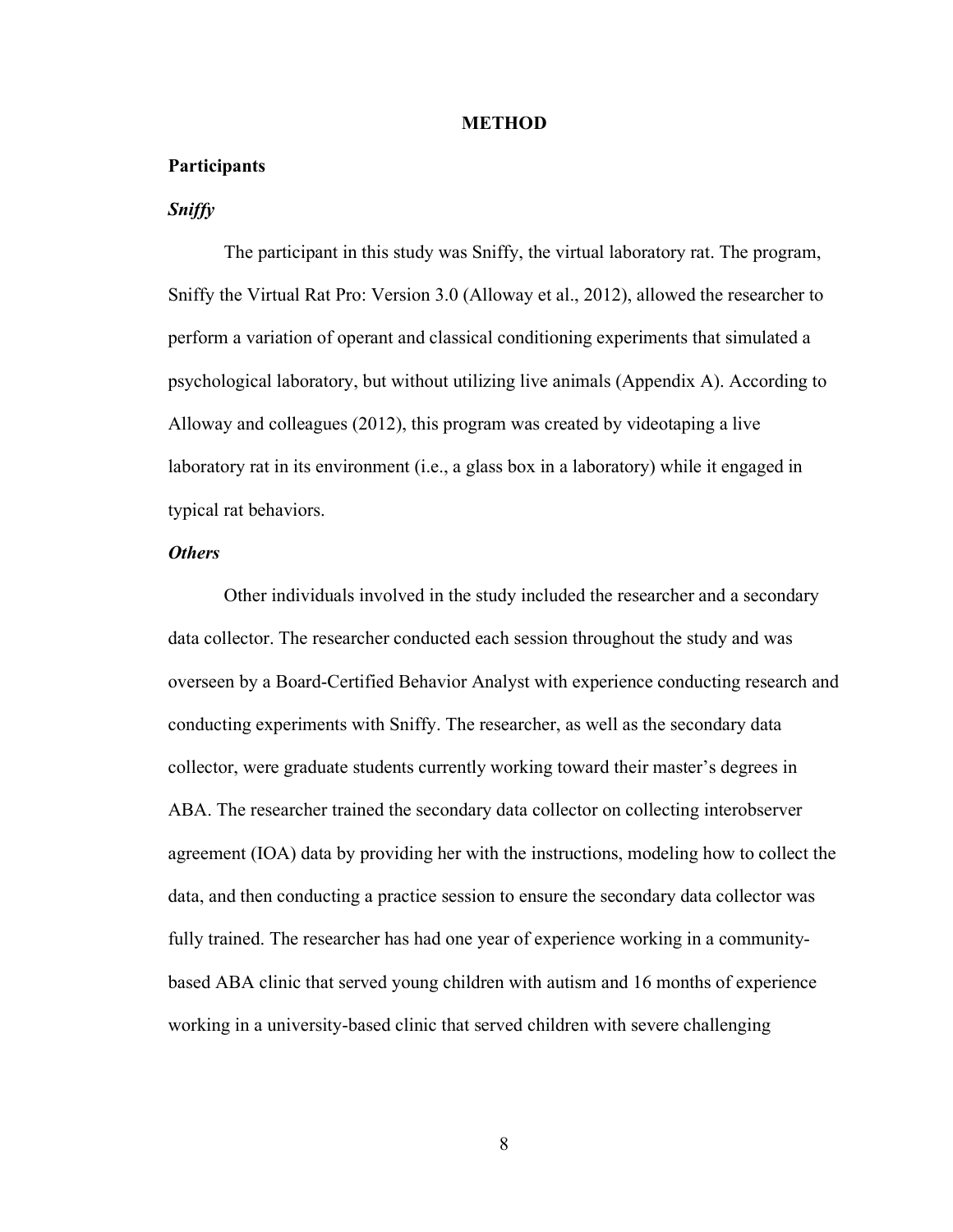behaviors. In the last 16 months, the researcher has had experience studying and implementing different schedules of reinforcement and EXT.

#### <span id="page-17-0"></span>**Instructional Setting and Arrangement**

All portions of the study occurred through an online simulation program on a Mac OS X laptop. A Compact Disc-Read Only Memory (CD-ROM) was used to run Sniffy Pro. When the program opens, a new and untrained Sniffy appears on the laptop screen in his operant chamber. Sniffy's operant chamber was a 24 x 40 x 20 cm metal box that contained a water and food dispenser, as well as a lever that, if programmed to do so, would deliver pellets of food when pressed by Sniffy (Appendix C). Each of the experimental sessions took place in the Design Operant Conditioning Experiment where the researcher could determine the specific reinforcement schedule and the behavior to be recorded. Each experimental session was 5 min in length and was conducted in a one-toone manner (i.e., the researcher and Sniffy). Sessions were conducted multiple times a day over a span of 5 days.

Materials necessary for this study included a Mac OS X laptop, an external CD drive, a CD-ROM, Sniffy the Virtual Rat Pro: Version 3.0 (Alloway et al., 2012), and a mobile device running the data collection application: Countee (Krushka Designs, 2020). In the Countee app, the session name was labeled by the condition, followed by the session number (e.g., "Baseline 2"). The secondary data collector also used this app to collect IOA data. Screenshots of the Countee data collection system are located in Appendix C.

#### <span id="page-17-1"></span>**Magazine Training**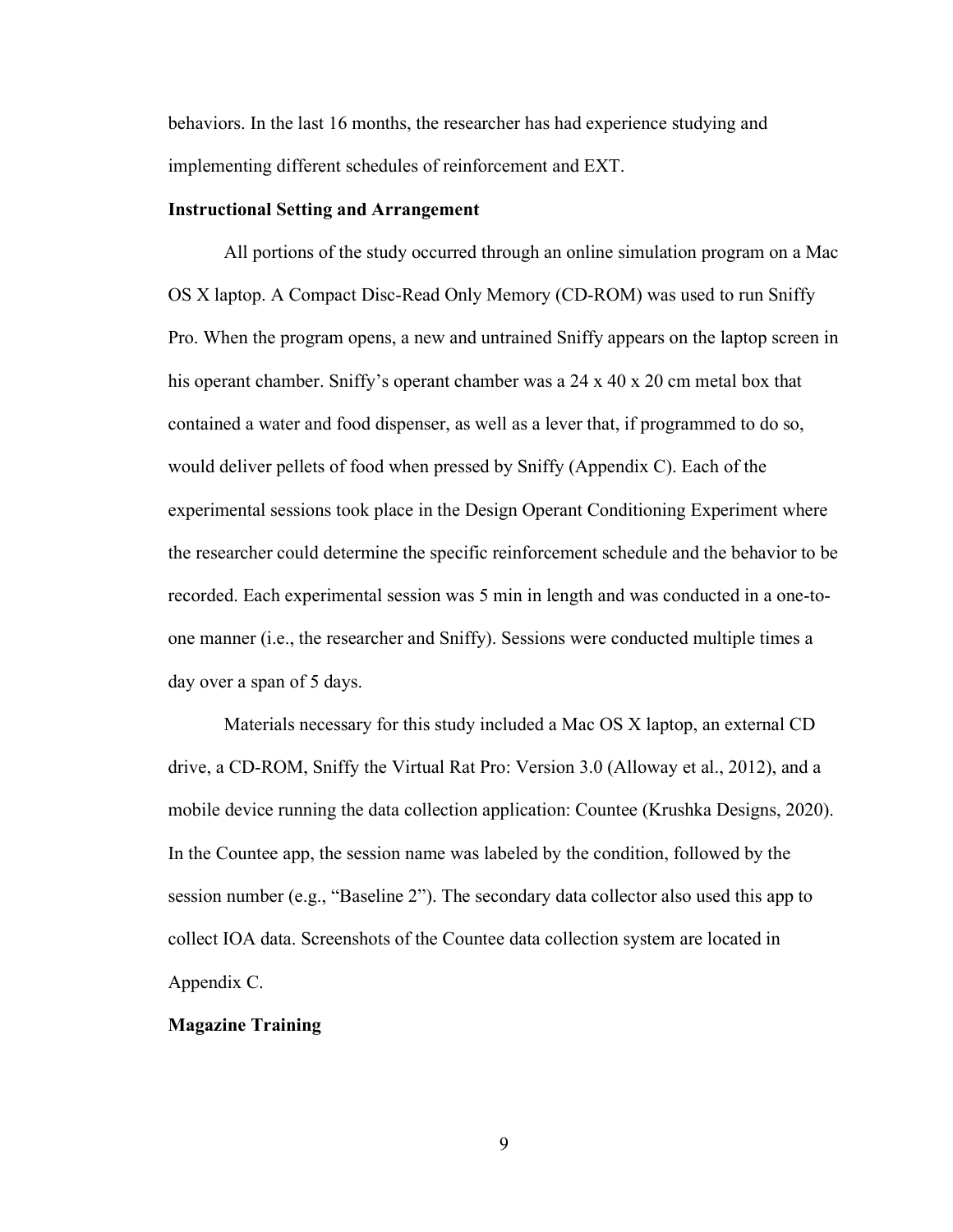Two separate Sniffy simulations were utilized for this study in order to mirror one participant with different behaviors. In order for Sniffy to associate the sound of a food pellet being released (i.e., the magazine) with the availability of a food pellet, each Sniffy required magazine training. This training allowed for the sound of the magazine to become a secondary reinforcer which was used when Sniffy would engage in the target behaviors. This training lasted a minimum of 5 min for each Sniffy and was conducted by opening the operant chamber as well as the operant associations window. The associations window allowed the researcher to keep track of each Sniffy's sound-food association. The magazine training was complete once the height of the bar that represented the sound-food association reached three-quarters of the way up the ordinate scale (see Appendix B). Once the magazine training was complete, the sound of the pellet was able to serve as a secondary reinforcer and the researcher was able to begin the study.

#### <span id="page-18-0"></span>**Dependent Variables**

Each Sniffy engaged in a different target behavior: one Sniffy engaged in grooming his face and one Sniffy engaged in grooming his body. Face grooming was defined as any occurrence that Sniffy lifts his arms and moves them across his face in a swiping motion. Body grooming was defined as any instance that Sniffy tucks his head and moves it back and forth against his body. When using the Design Operant Conditioning Experiment window, the researcher was able to record each of the target behaviors. When Sniffy would engage in the behavior, the program would make a "tap" sound. The researcher would observe Sniffy and record each time he engaged in the target behavior and well as listen for the "tap" sound prior to recording the behavior. The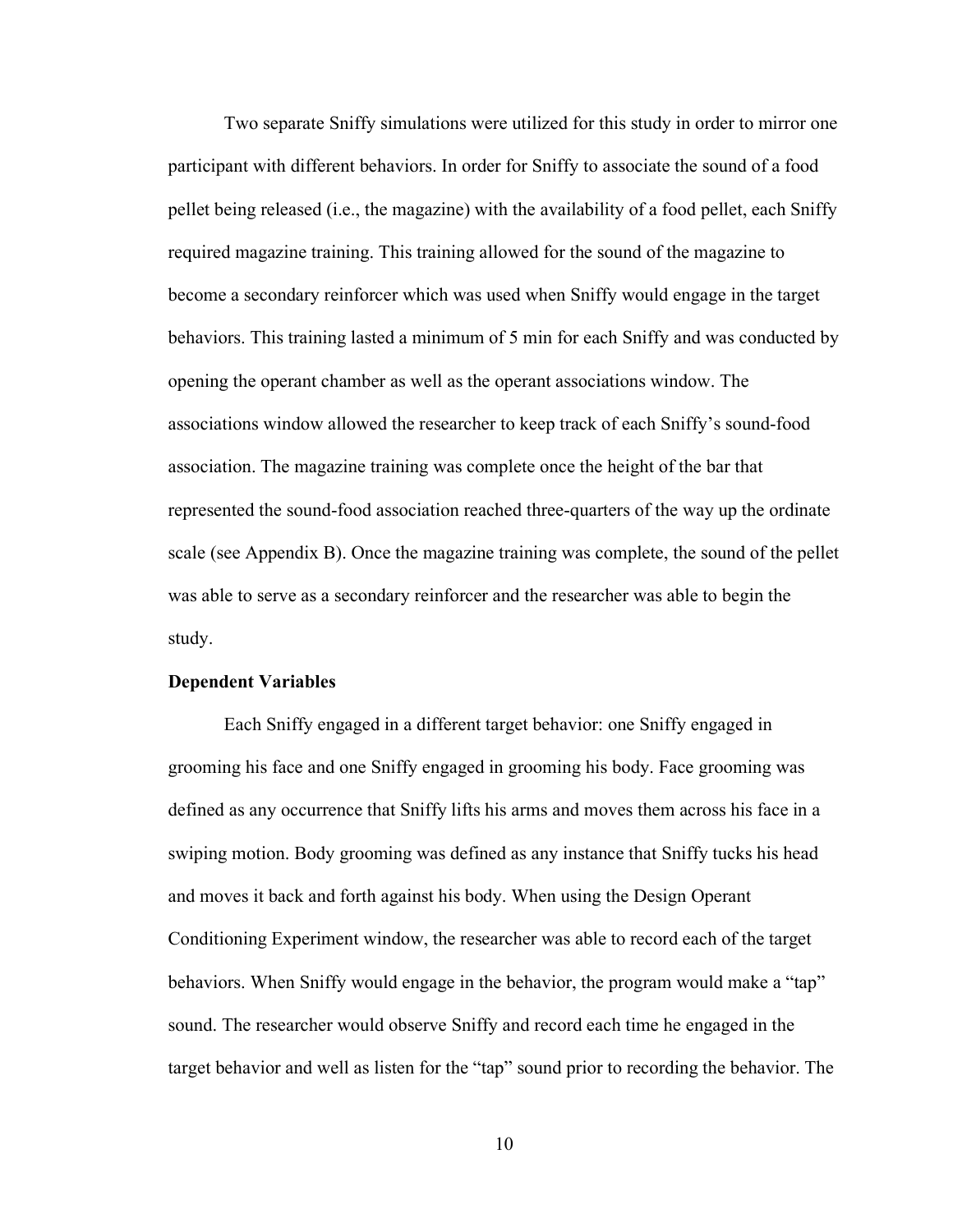dependent variables for this study were the count of responses within a 5 min session, and the number of sessions to suppression (i.e., EXT criteria). The assignment of which target behavior would be on which schedule of reinforcement was randomized using an online number generator.

Behaviors were measured using an event recording system. The researcher used count with time stamps to measure the occurrences of the target behavior using the Countee app. At the end of the sessions, the total number of responses for each Sniffy were graphed in order to determine if more sessions needed to be conducted within the experimental condition, or if criterion had been met for that condition.

#### <span id="page-19-0"></span>**Experimental Design**

To evaluate the effect of the IRE on a behavior's resistance to EXT, an adapted alternating treatments design (AATD) was used. An AATDs utility lies in its ability to compare different established interventions across non-reversible behaviors (Ledford et al., 2018). By comparing these interventions, determinations about the relative efficiency of the interventions could be established. This design was chosen for this study due to its usefulness in comparing effective treatments with one another so that the researcher was able to see which schedule of reinforcement was superior, meaning which schedule was least resistant to EXT. This was measured by looking at the number of sessions to suppression. This design was also chosen because it allowed for the comparison of different behaviors, so long as they were functionally equivalent. Additionally, it was of the utmost importance that the behaviors chosen were of equal difficulty. In Sniffy's behavior repertoire, grooming the face and grooming the body were most similar when compared to the other behaviors (i.e., rearing back or rolling over). While neither of these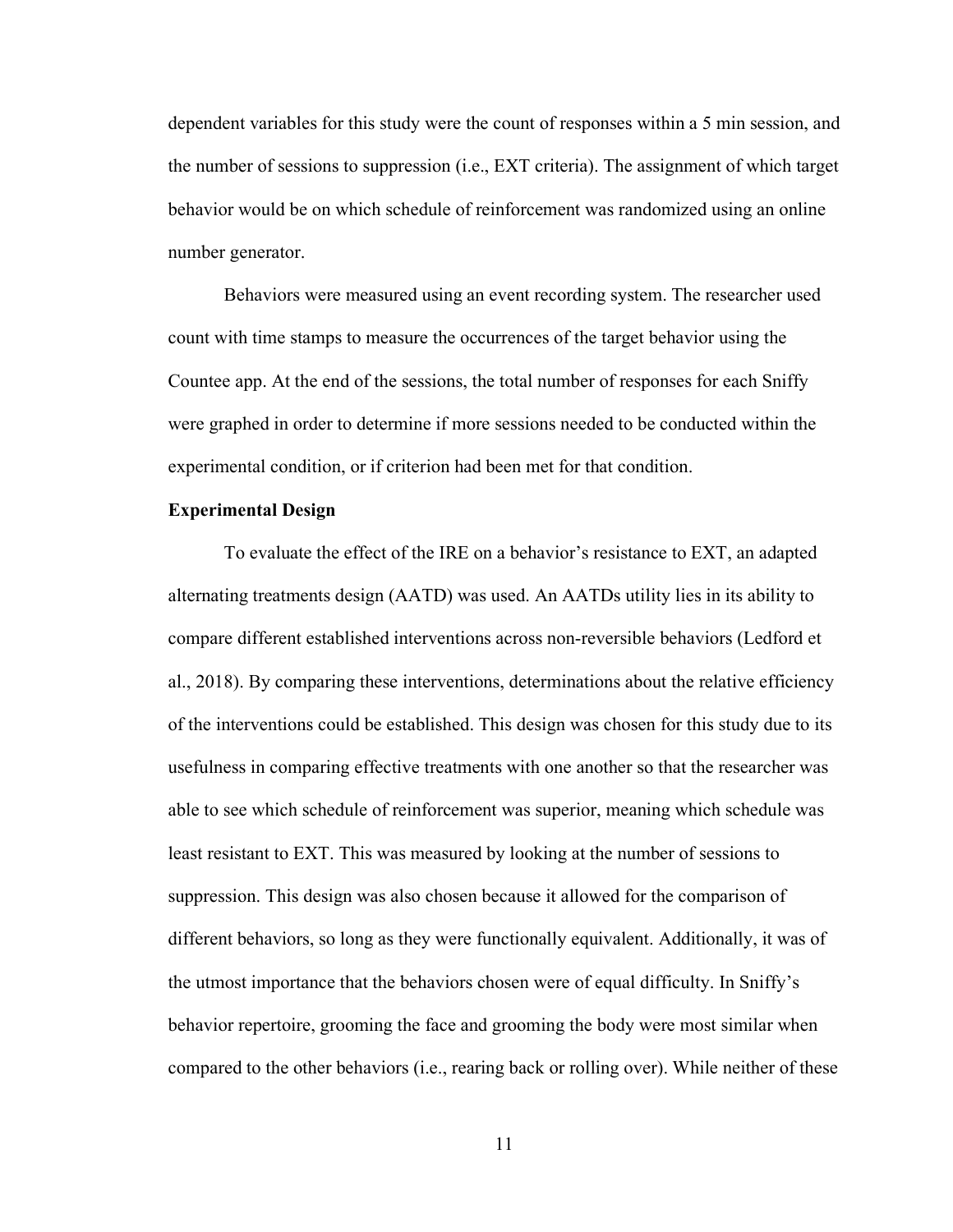behaviors were explicitly taught to Sniffy, grooming body and grooming face required the same amount of continuous reinforcement in order to meet criterion and be at similar levels, which ensured the behaviors were of equal difficulty. Additional information on how threats to internal validity can be controlled for within the AATD are presented in Table 1. To demonstrate superiority, one of the schedules of reinforcement needed to reach EXT criteria in fewer sessions than the other schedule (i.e.., three consecutive sessions where Sniffy responding was at or below the mean count of the final five baseline sessions), and result in lower counts of responding in EXT sessions.

#### <span id="page-20-0"></span>**Baseline**

During baseline conditions, the researcher opened each untrained Sniffy independently and collected data on the number of occurrences of the target behaviors (i.e., grooming face and grooming body). During the baseline sessions, there were no programmed consequences for the target behavior. The baseline sessions were conducted until each Sniffy exhibited low and stable levels of responding for at least three to five sessions. This criterion was met for both behaviors in three sessions.

#### <span id="page-20-1"></span>**Acquisition**

Once Sniffy showed stable levels of responding in the baseline condition for both behaviors, he was taught how to perform the target behaviors. Following Sniffy engaging in the target behaviors, a food pellet was delivered. In the beginning of this phase, each of the target behaviors was reinforced on a CRF schedule. Once three consecutive sessions were observed where the response levels were greater than those at the end of the baseline condition, the schedule of reinforcement was thinned from a CRF to an INT (specifically, a VR-3), for both target behaviors. Both of Sniffy's grooming behaviors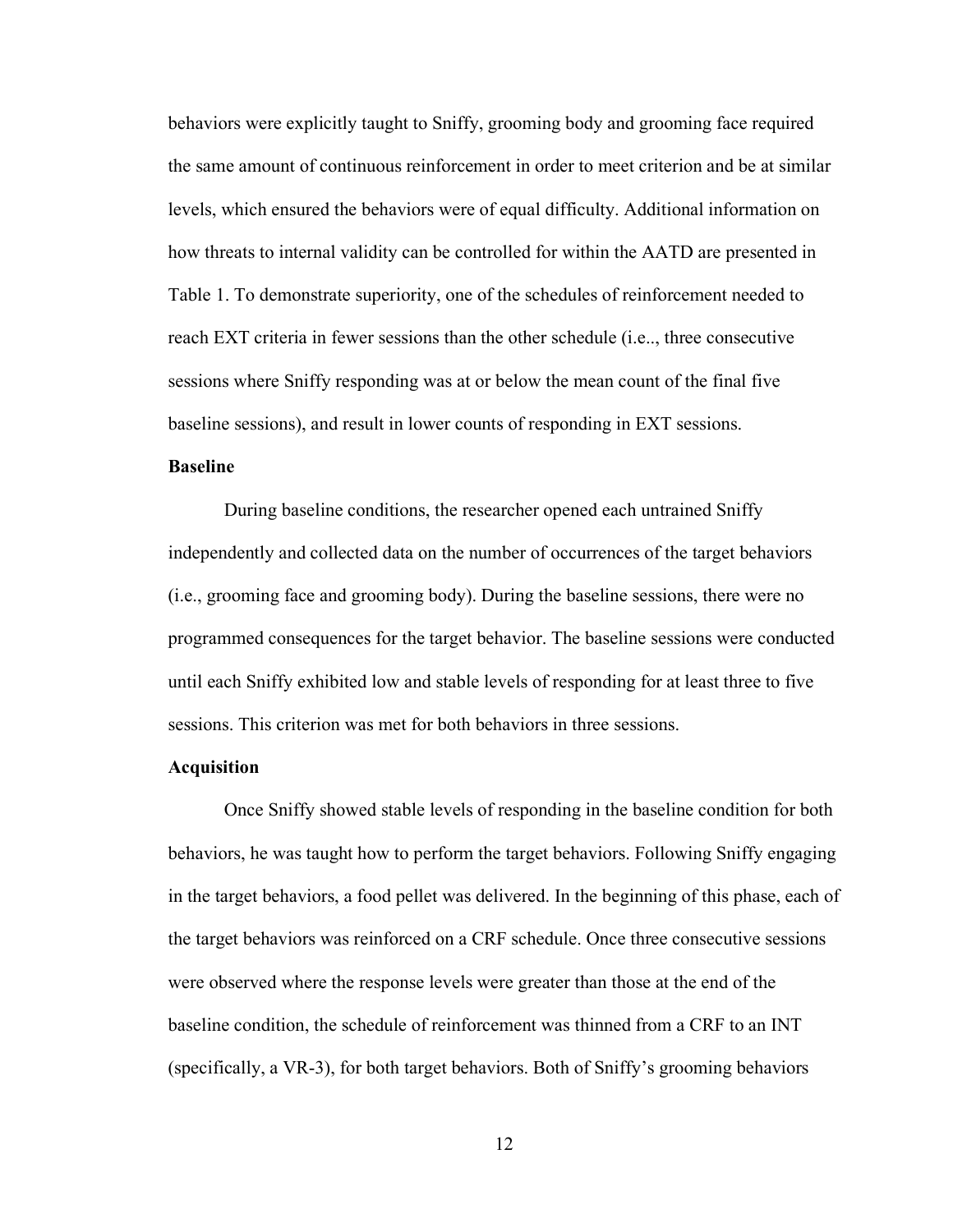| Internal Validity<br>Threat              | Likelihood                                                                                                 | Detect                                                                    | Control                                                                                                 |
|------------------------------------------|------------------------------------------------------------------------------------------------------------|---------------------------------------------------------------------------|---------------------------------------------------------------------------------------------------------|
| Procedural<br>Fidelity                   | More likely due to rapid<br>alternation and the<br>researcher changing<br>their planned behaviors<br>often | Analysis of<br>procedural fidelity<br>data                                | Train data<br>collectors, run<br>practice sessions,<br>provide additional<br>supports when<br>necessary |
| Multitreatment<br>Interference           | Likely when multiple<br>sessions are conducted<br>close to one another                                     | Not able to be<br>detected by visual<br>analysis                          | Test a "best alone"<br>final condition to<br>see if data are<br>similar                                 |
| Unequal<br><b>Behavior</b><br>Difficulty | High likelihood when<br>the researcher chooses<br>behaviors that are of<br>unequal difficulty              | One behavior is<br>consistently<br>learned faster for<br>all participants | Have multiple<br>participants and<br>counterbalance the<br>assignment of<br>behaviors                   |

<span id="page-21-0"></span>**Table 1** *Common threats to internal validity as well as how to detect and control for them in an AATD.*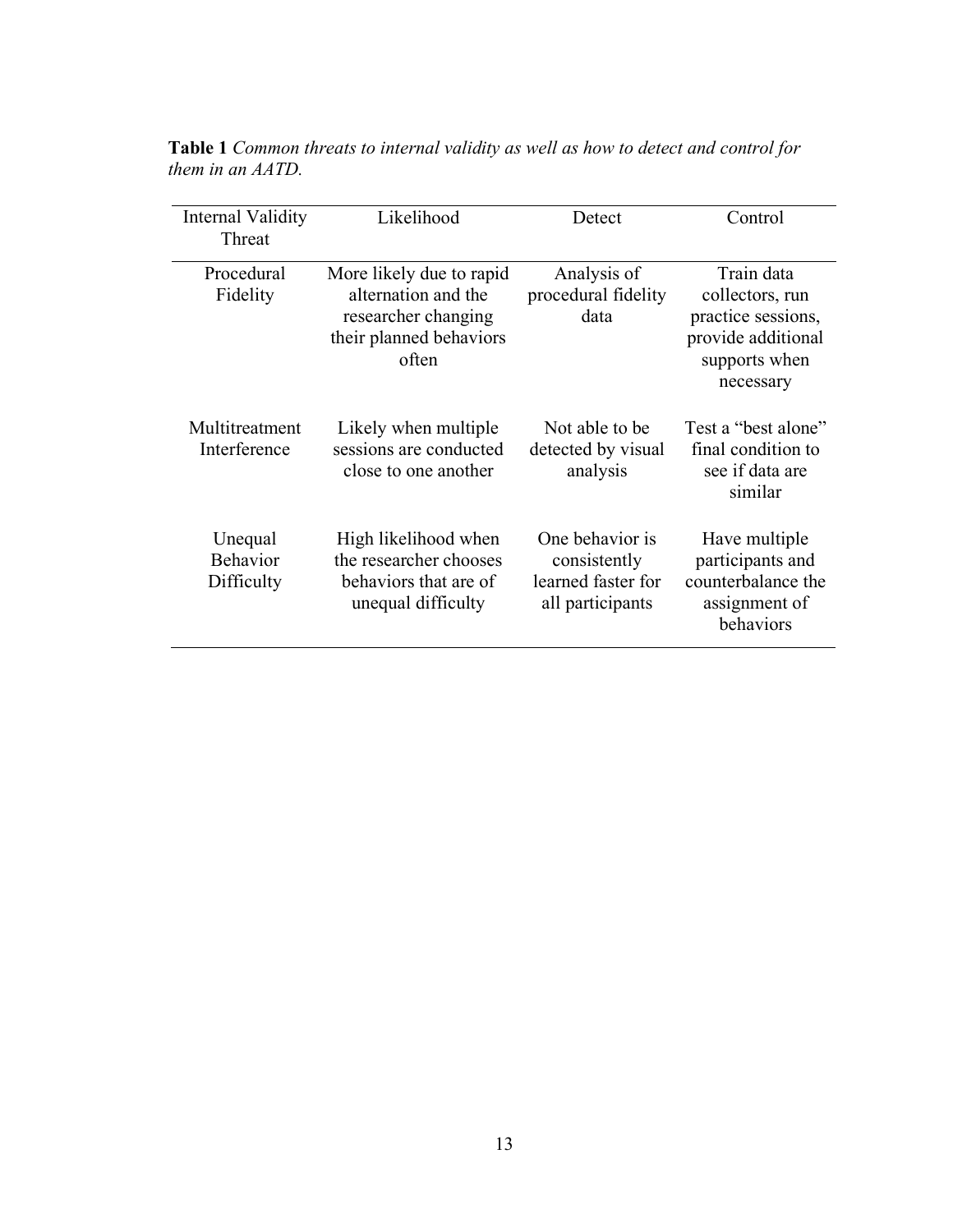remained on an INT schedule of reinforcement for a minimum of five sessions until responding was stable and or accelerating in a therapeutic direction.

#### <span id="page-22-0"></span>**Comparison**

An online number generator was used to determine which target behavior would be returned to a CRF schedule (i.e., IRP) and which would remain on an INT schedule. The generator placed Sniffy's groom face behavior on an IRP schedule, meaning each time he engaged in his groom face behavior, a food pellet was delivered (i.e., a return to a CRF schedule). The generator placed Sniffy's groom body behavior on an INT schedule, meaning on the average of every three occurrences of the groom body behavior, a food pellet was delivered. During this condition, data were collected on each occurrence of the target behaviors. Once a minimum of five consecutive data points were observed in which the INT schedule produced higher response counts than the IRP schedule, both target behaviors were moved to the EXT schedule.

#### <span id="page-22-1"></span>**Extinction**

During the EXT condition, no reinforcement was provided following either of the target behaviors, that is, when Sniffy engaged in grooming his face or grooming his body, no food pellets were delivered. EXT sessions were continued until there were three consecutive sessions where participant responding was at or below the mean count of all baseline sessions.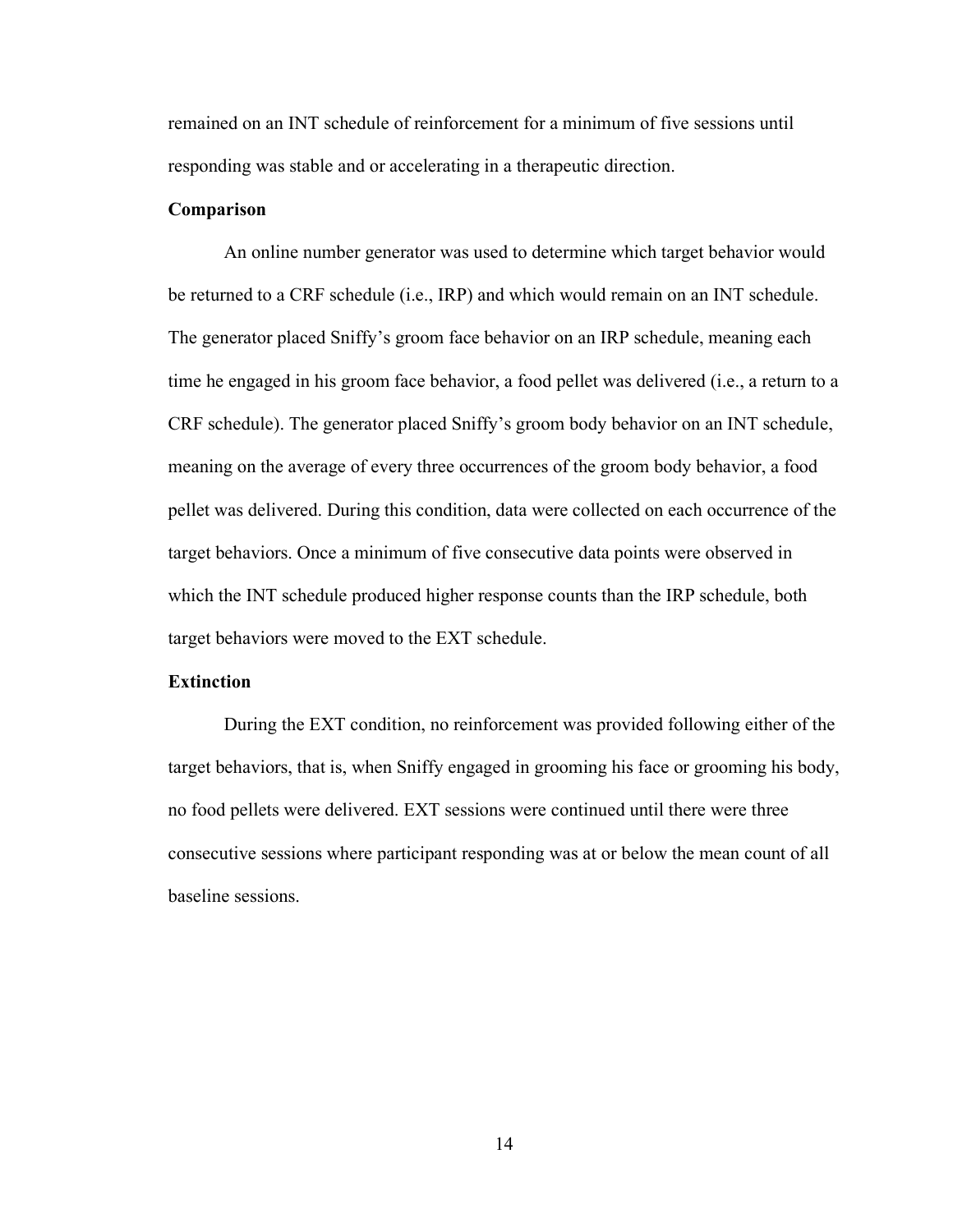#### **RESULTS**

<span id="page-23-0"></span>Resistance to EXT following exposure to an INT with and without interpolated CRF was measured by examining the number of sessions to the EXT criteria (i.e., three consecutive sessions where participant responding was at or below the mean count of the final five baseline sessions) as well as the level of responding of each behavior during the EXT condition.

#### <span id="page-23-1"></span>**Groom Face (IRP)**

The findings are displayed in the graph in Figure 1. Sniffy's grooming face behavior was exposed to four baseline sessions in which the mean response was 28.5 face grooms per session. During baseline sessions, the number of responses of target behavior remained relatively stable, with a range of 25 to 33 occurrences. In the acquisition condition, Sniffy's grooming face behavior was reinforced on a CRF schedule for three sessions until reinforcement thinned to an INT schedule, where an immediate therapeutic acceleration in trend is observed. Grooming face reached INT acquisition criterion within five sessions and moved to the comparison condition where it was reinforced on an IRP schedule, specifically reversed back to a CRF schedule following the established INT schedule. Snffy's grooming face behavior remained on an IRP schedule for 5 sessions, where it remained until five consecutive data points were observed in which the INT schedule produced higher response counts than the IRP schedule. When the behavior was exposed to the EXT condition, a robust (i.e., 118 occurrences of the target behavior) but brief (i.e., 1 session) EXT burst occurred and was immediately followed by a decrease in number of responses. Sniffy's grooming face behavior decreased to below the mean rate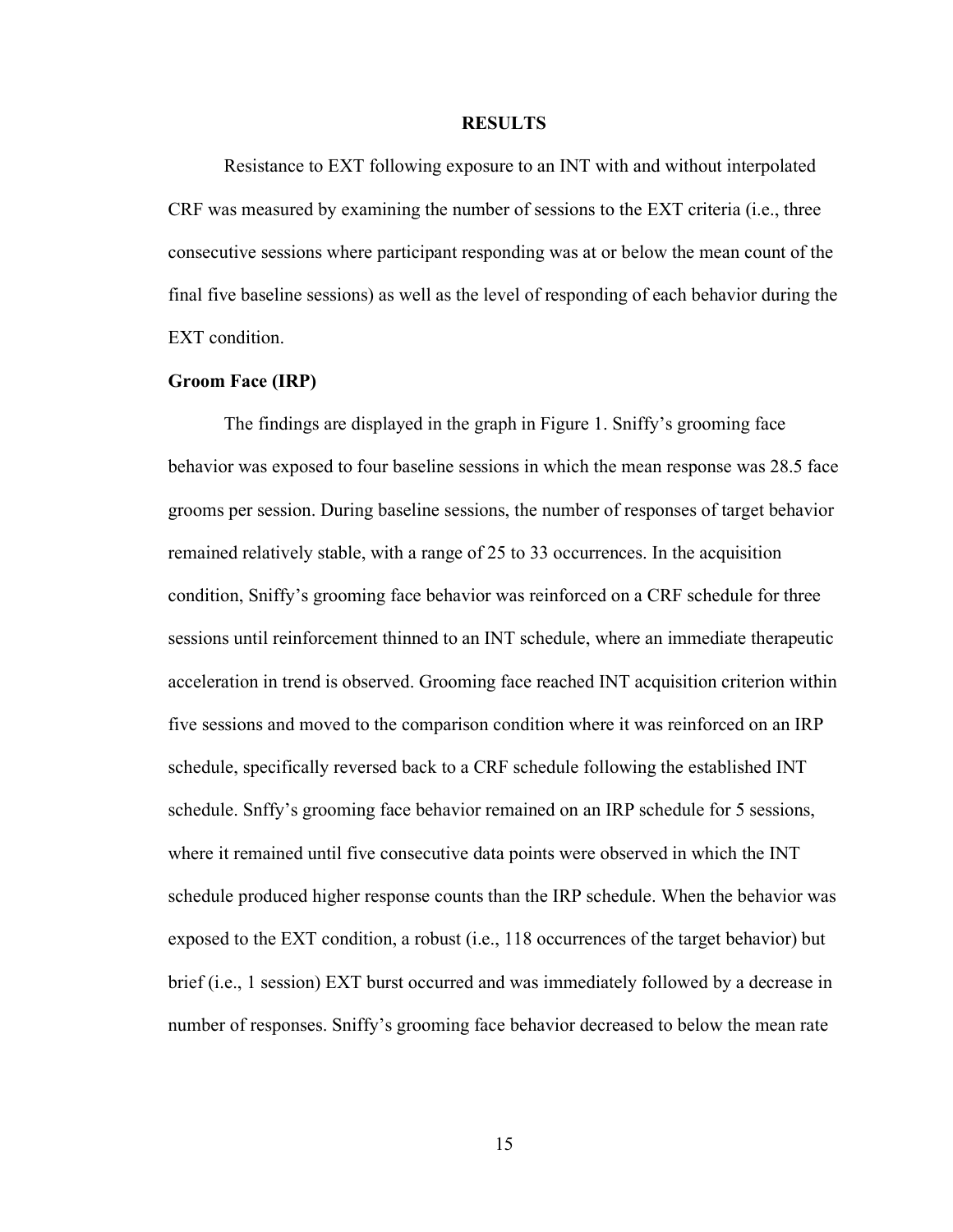<span id="page-24-0"></span>**Figure 1** *Number of responses per session during reinforcement and extinction conditions for grooming face (IRP) and grooming body (INT).*

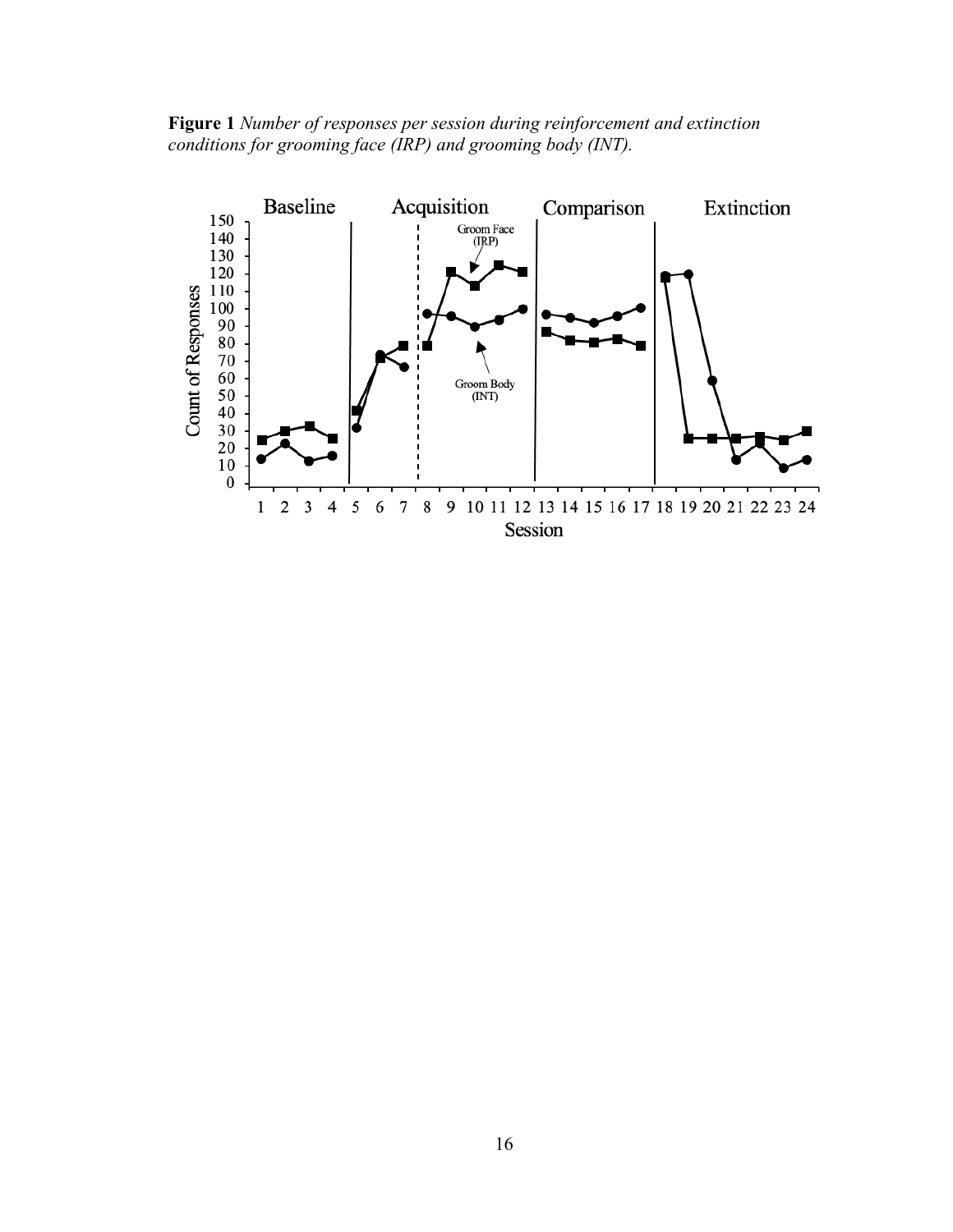of his baseline sessions (i.e., 28.5) and remained below the mean for the remainder of the EXT condition. Grooming face met the EXT criteria within the second, third, and fourth sessions, and a total of 78 responses were emitted between sessions two and four. Overall, four sessions were required to reach the EXT criterion for the behavior that was previously reinforced on the IRP schedule.

#### <span id="page-25-0"></span>**Groom Body (INT)**

Sniffy's grooming body behavior was exposed to four baseline sessions in which the mean number of responses was 16.5 body grooms per session. This behavior occurred at a lower number of responses during baseline than the grooming face behavior and continued to be at or below the average number of responses of Sniffy's grooming face when they were reinforced on the same schedule of reinforcement (i.e., CRF and INT). During the baseline condition, the number of responses of target behavior remained stable, and the number of responses ranged between 13 and 23 occurrences. When the target behavior was moved to a CRF, a moderate acceleration in trend was observed until the data began to stabilize in the last two CRF sessions. An immediate increase in level was observed as well as an acceleration in trend when the behavior was thinned to an INT schedule, specifically a VR-3. Grooming body reached INT acquisition criterion within five sessions and moved to the comparison condition where it continued to be reinforced on an INT schedule. Snffy's grooming face was reinforced on the INT schedule for 5 sessions, where it remained until five consecutive data points were observed in which the INT schedule (i.e., grooming body) produced higher response counts than the IRP schedule (i.e., grooming face). When the behavior was exposed to the EXT condition, a substantial (i.e., 119, 120, and 59 occurrences of the target behavior) EXT burst occurred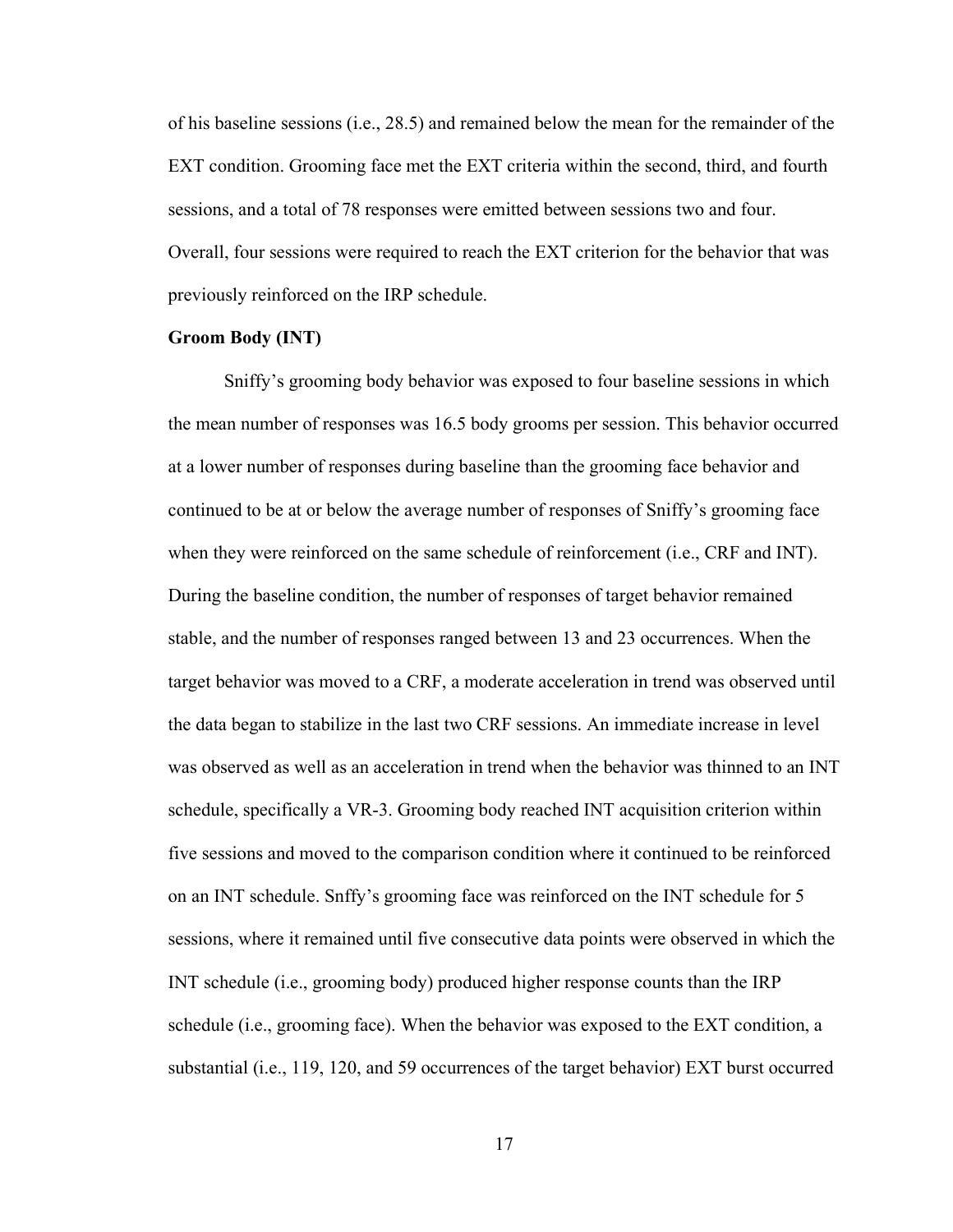and maintained at an increased level (i.e., three sessions). Following the EXT burst, an abrupt decrease in number of responses was observed over the next four sessions. The target behavior met the EXT criteria within the fourth, fifth, and sixth sessions, and a total of 49 responses were emitted between sessions four and six. Overall, six sessions were required to reach the EXT criterion.

#### <span id="page-26-0"></span>**Reliability and Fidelity**

The secondary data collector collected IOA and procedural fidelity data throughout all the conditions. The data collector received a short training conducted by the researcher to ensure fidelity with both types of data collection. The training consisted of a short discussion on how to collect procedural fidelity, behaviors on which data were to be collected, a model of how to collect the data, and a practice data collection session. The data collector collected reliability and fidelity data for at least 20% of sessions within each condition for each target grooming behavior across both Sniffy rats.

#### <span id="page-26-1"></span>*Interobserver Agreement*

The secondary data collector collected IOA data during baseline, acquisition, comparison, and EXT sessions. Point-by-point IOA with time stamps was used and was calculated by dividing the total number of agreements by the total number of agreements plus disagreements (Ledford et al., 2018). An agreement was defined as any instance of time stamps within  $\frac{+}{2}$  s of one another. The number was then multiplied by 100 in order to calculate the percentage of agreement. IOA data were collected between 20 – 29% of sessions across all conditions. For the four baseline sessions conducted, IOA data were collected for each behavior one time, totaling 25% of the sessions. The percentage of agreement for the baseline sessions was 100%. For the eight acquisition sessions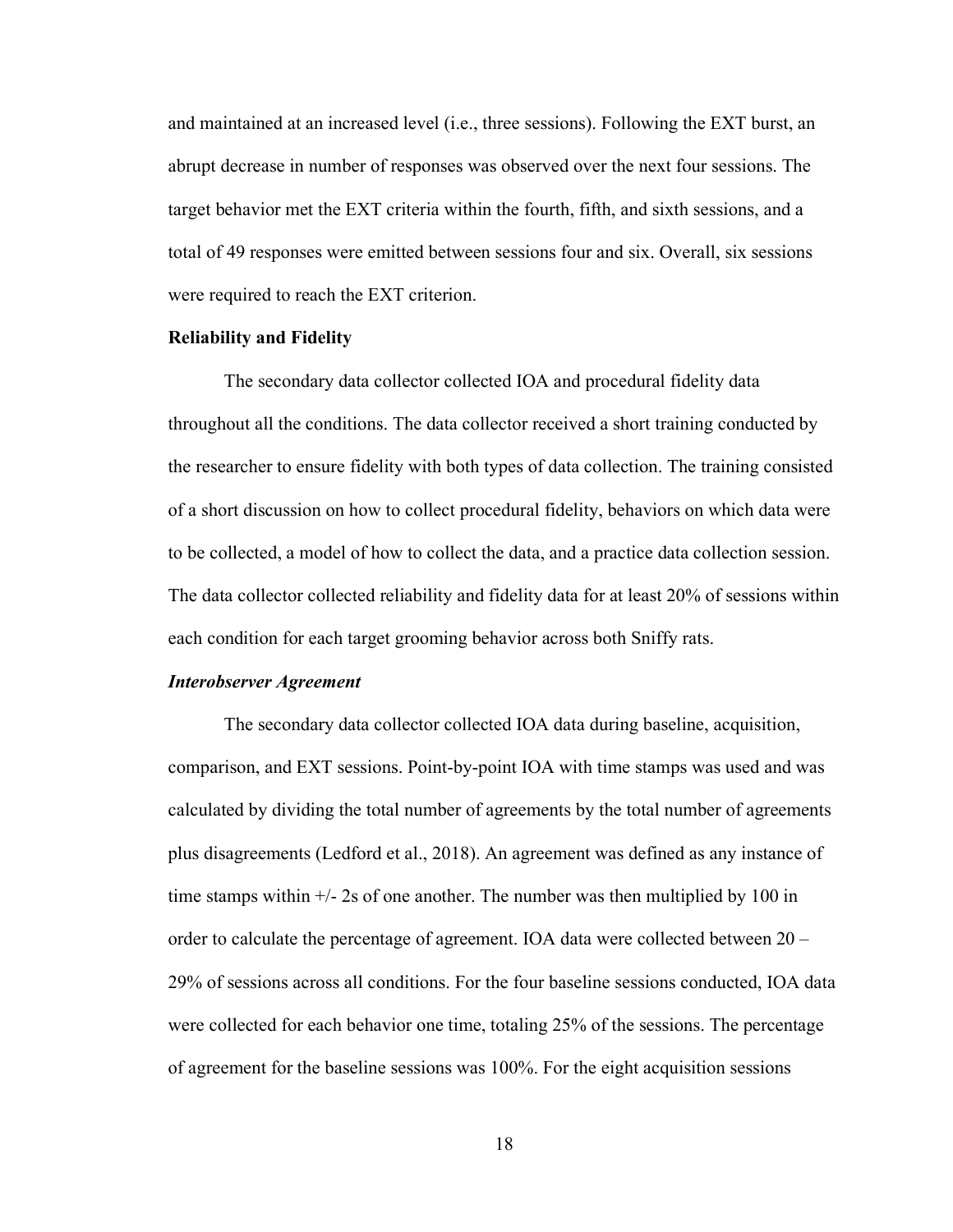conducted, IOA data were collected twice for each behavior, totaling 25% of the sessions. The percentage of agreements for the acquisition sessions was an average of 98%. IOA data were collected for one session of each target behavior during the comparison condition, totaling 20% of the comparison sessions. The percentage of agreements for the comparison sessions was 100%. Lastly, data were collected for two sessions of each behavior during the EXT condition, totaling 28% of the EXT sessions. The percentage of agreements for the EXT condition was an average of 98%.

#### <span id="page-27-0"></span>*Procedural Fidelity*

The secondary data collector scored the occurrence or nonoccurrence of the researcher's planned behaviors. The formula for calculating procedural fidelity data was the number of observed correct behaviors (i.e., behaviors that were planned and completed correctly) divided by the total number of planned behaviors, which was then multiplied by 100 in order to calculate the percentage (Ledford et al., 2018). The target behaviors that were recorded for the researcher during each condition included: opening the correct Sniffy, recording the correct behavior, implementing the correct reinforcement schedule, setting the data collection timer for 5 minutes, collecting data throughout the interval, stopping the timer at 5 minutes, and pausing the program after 5 minutes elapsed (Appendix D). Procedural fidelity data were collected during each session in which IOA data were collected. The percentage of agreements for the planned researcher behaviors was 100% across all sessions conducted.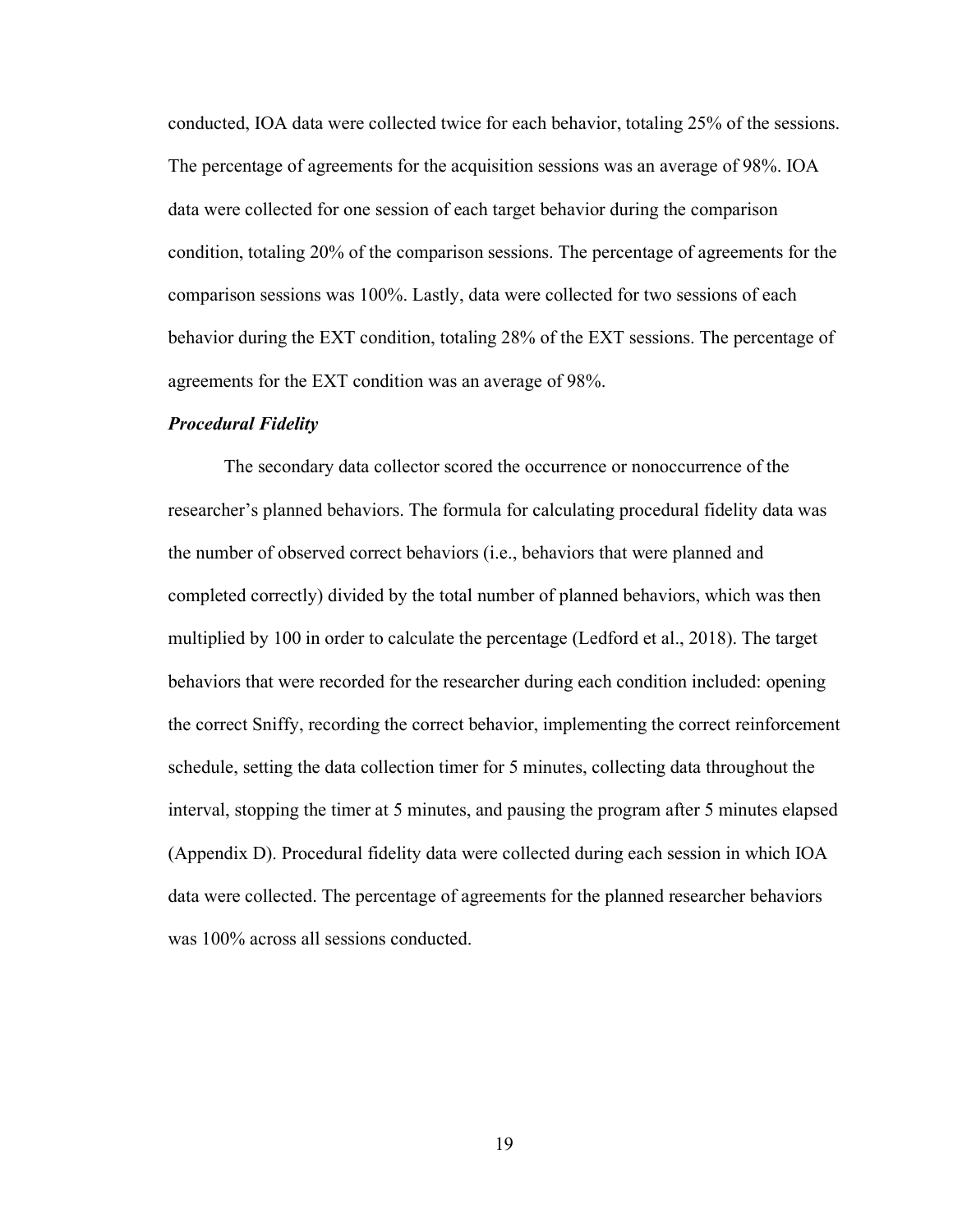#### **DISCUSSION**

<span id="page-28-0"></span>The purpose of this study was to evaluate the effects of interpolating CRF between INT and EXT conditions. The results of the current study were consistent with prior research regarding the PREE phenomenon and the IRE. Once Sniffy's grooming body behavior remained on an INT schedule and was then exposed to EXT, the behavior persisted at a higher rate and took more sessions to reach EXT criteria, and therefore was more resistant to EXT than the grooming face behavior. In addition, at the end of the EXT condition, the total number of responses for Sniffy's grooming face behavior (IRP) was 278, and the total number of responses for Sniffy's grooming body behavior (INT) was 358. At the conclusion of the EXT condition (sessions 21 through 24) the number of responses for Sniffy's grooming body behavior were consistently lower than the number of responses for Sniffy's grooming face behaviors; however, these patterns were similar to the baseline data for both behaviors. Therefore, it should not be assumed that Sniffy's grooming body behavior is less resistant to EXT due to the lower number of responses at the conclusion of the EXT condition. Conclusively, the behavior that was exposed to IRP prior to EXT was less resistant to EXT and in total, had a lower number of responses during the EXT condition overall.

#### <span id="page-28-1"></span>**Limitations**

The current study has many limitations. First, the intended population for this study was individuals with or at-risk for cognitive or developmental disability in a clinical setting. Due to unforeseen circumstances with the COVID-19 pandemic and IRB delays, the study was conducted with a simulated laboratory rat. While the results of the present study are consistent with the results of the research conducted with animals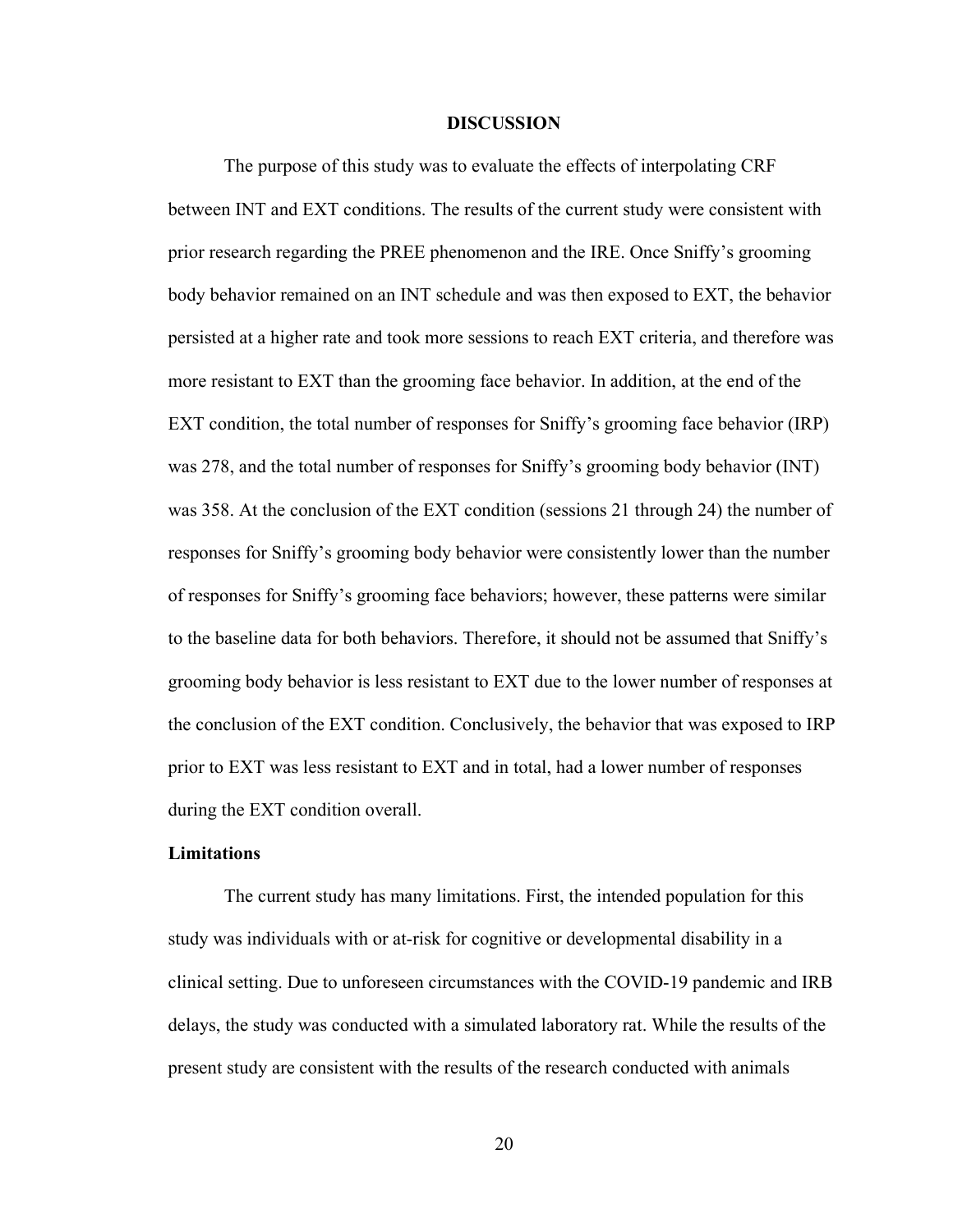(Rashotte & Surridge, 1969; Dyal & Sytsma, 1976), additional research with human participants is necessary; therefore, the second limitation of this study is the use of animal participants. Additionally, while the program used in this study involves the use of an "animal", Sniffy is a simulation that does not serve as a substitute for a live animal (Alloway et al., 2012). For instance, Sniffy, unlike real rats, does not satiate and will continue to engage in certain behaviors to access food regardless of how much food he has eaten. Furthermore, Sniffy is programmed to learn and discriminate much quicker than a live rat would, making experimentation quicker.

#### <span id="page-29-0"></span>**Implications for Practice and Future Research**

If Sniffy's results were replicable with the intended target population (individuals with or at-risk with disabilities), there may be vast implications for how behavior analysts teach. EXT is often a tool utilized by providers to decrease challenging behaviors for the individuals who engage in such behaviors. If interpolating a CRF schedule between an INT schedule and EXT could lessen the resistance to EXT, providers could choose to reinforce challenging behavior continuously for a period of time prior to implementing EXT in order for EXT to be more efficient.

While there are practical implications for challenging behaviors, the results of this study could also have implications for appropriate behaviors with the intended target population. If behavior that is previously being reinforced on an INT schedule persists more so than a behavior that was previously being reinforced on a CRF schedule when exposed to EXT, this implies that for appropriate behaviors that need to persist, thinning to an INT is necessary. When behaviors are initially taught or learned, reinforcing them on a CRF ensures a high rate of responding and more learning trials (Lee & Belfiore,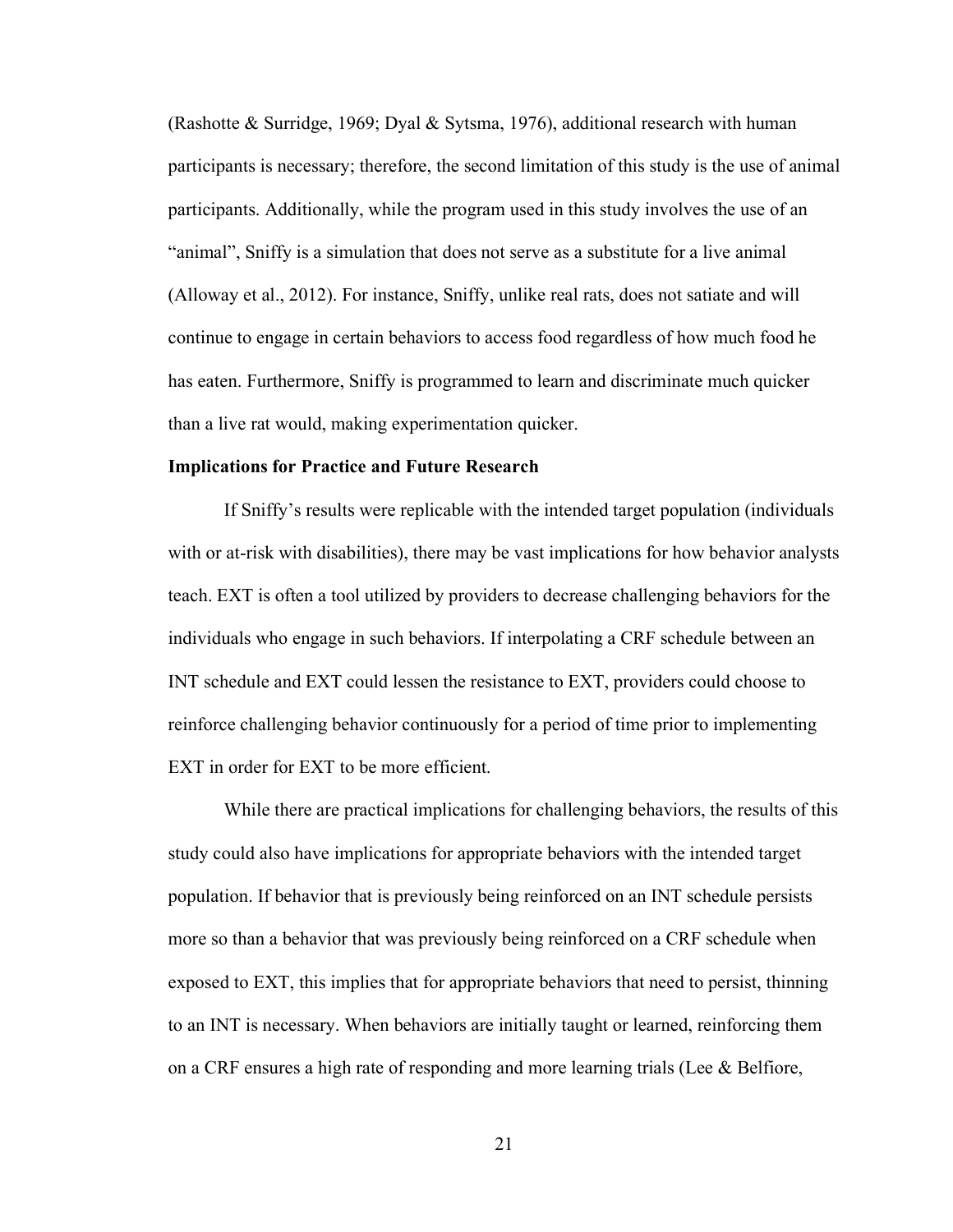1997); however, once learned, thinning the schedule of reinforcement can ensure the behavior will persist and is less resistant to EXT. In most cases, practitioners do not have control over the schedule of reinforcement behaviors in the environment are on. For example, when using a cellular device, full access to the device is granted when the user enters the correct passcode (i.e., the behavior of 'typing in the passcode" is on a CRF). At times, user error occurs, and the wrong passcode is entered, or the passcode has been changed recently. When this occurs, it is not only important that the behavior persists (i.e., the user continues to try their current passcode), but also that the user engages in different topographies of the response (i.e., lag schedules of reinforcement) that gain access to reinforcement in order to promote behavioral variability (Radley et al., 2019).

### <span id="page-30-0"></span>**Conclusions**

The overall results of this study showed that when a behavior is exposed to the IRP prior to being exposed to EXT, the behavior is less resistant to EXT than a behavior that remained on an INT schedule prior to EXT. While additional research is needed, these results suggest that behavior could be extinguished more efficiently if exposed to an IRP condition prior to EXT, which could be beneficial in decreasing inappropriate behaviors with the study's intended population.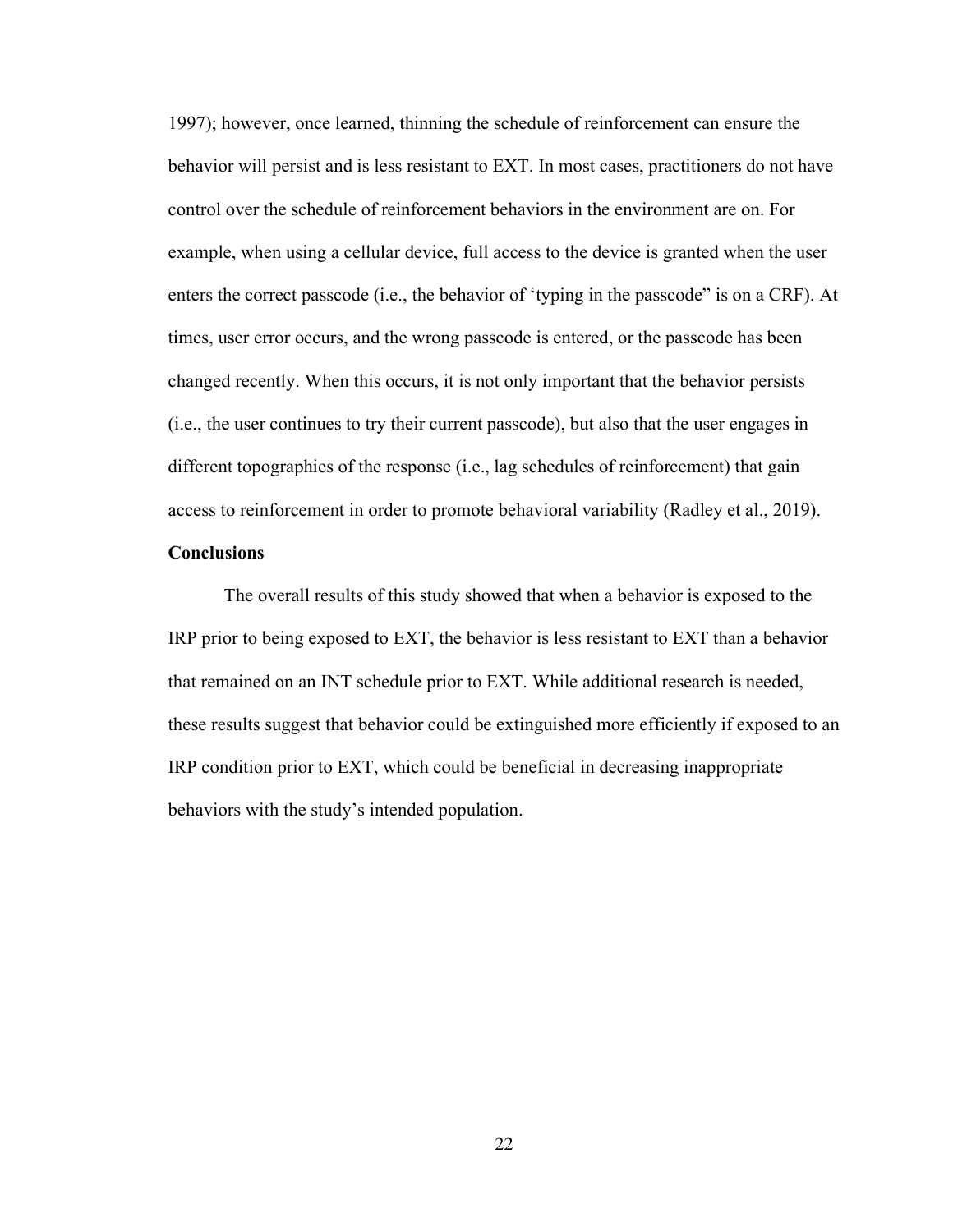# **APPENDIX A**

<span id="page-31-0"></span>

Below is Sniffy in his operant chamber, engaging in grooming his face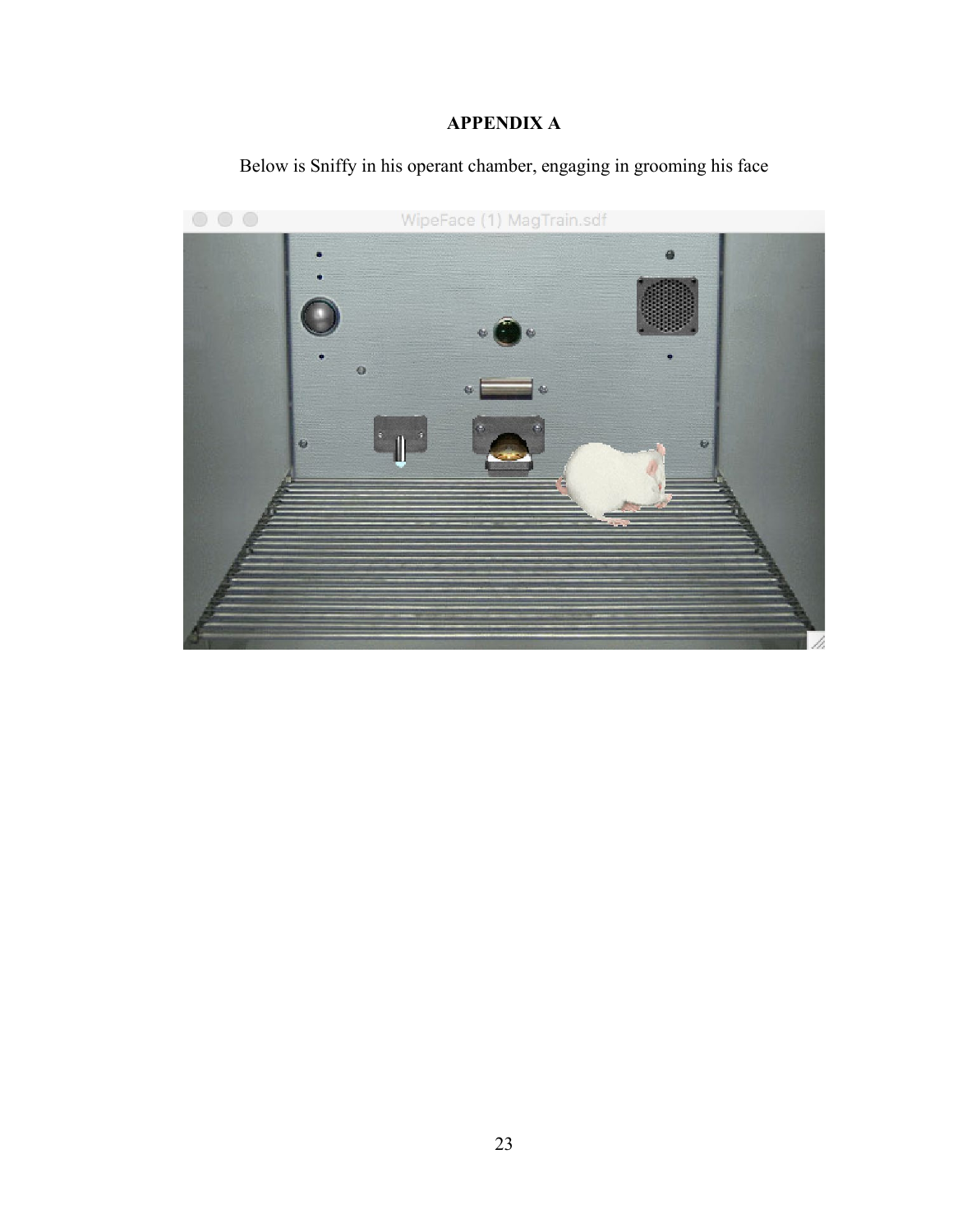# **APPENDIX B**

<span id="page-32-0"></span>Below is the operant associations window that depicts Sniffy's sound-food association.

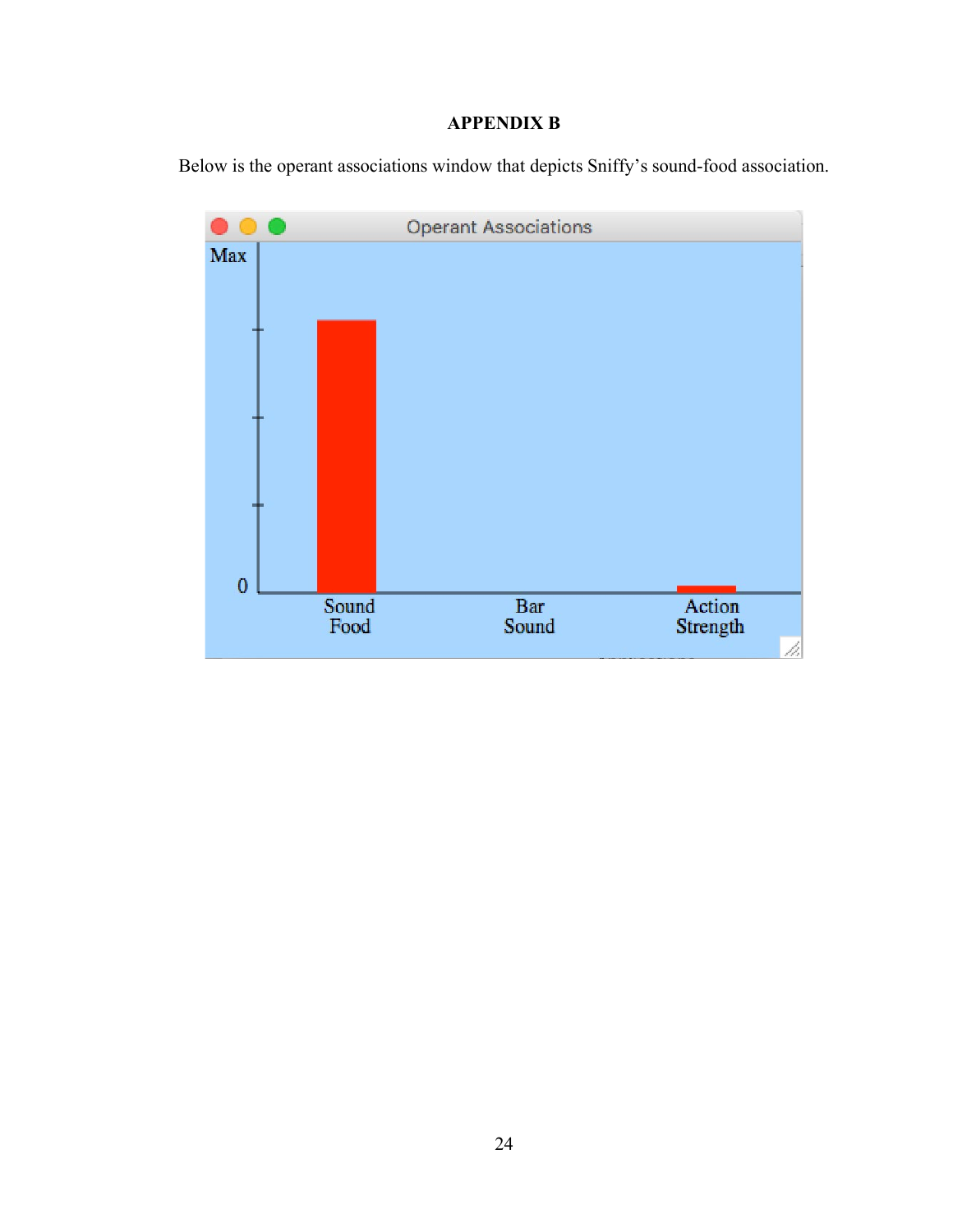# **APPENDIX C**

<span id="page-33-0"></span>Below is the Design Operant Conditioning Experiment window where the researcher

| Reinforcement Schedule                                                                  | Discrimination/Generalization                                                                    |                                         |  |  |
|-----------------------------------------------------------------------------------------|--------------------------------------------------------------------------------------------------|-----------------------------------------|--|--|
| Seconds<br>$\frac{1}{2}$<br><b>Fixed</b><br>(.) Responses<br>1<br>Variable              | $S+$<br>¢<br>None                                                                                | $S-$<br>¢<br>None                       |  |  |
| C Continuous<br><b>Extinction</b><br><b>Recorded Behavior</b><br>¢<br><b>Groom Face</b> | Mute Pellet Dispenser<br><b>Punish Bar Press</b><br>◯ First Press Only<br><b>High Punishment</b> | <b>Generalization Test</b><br>्<br>None |  |  |
| Cancel<br>Apply                                                                         |                                                                                                  |                                         |  |  |

would ensure the correct reinforcement schedule and recorded behavior.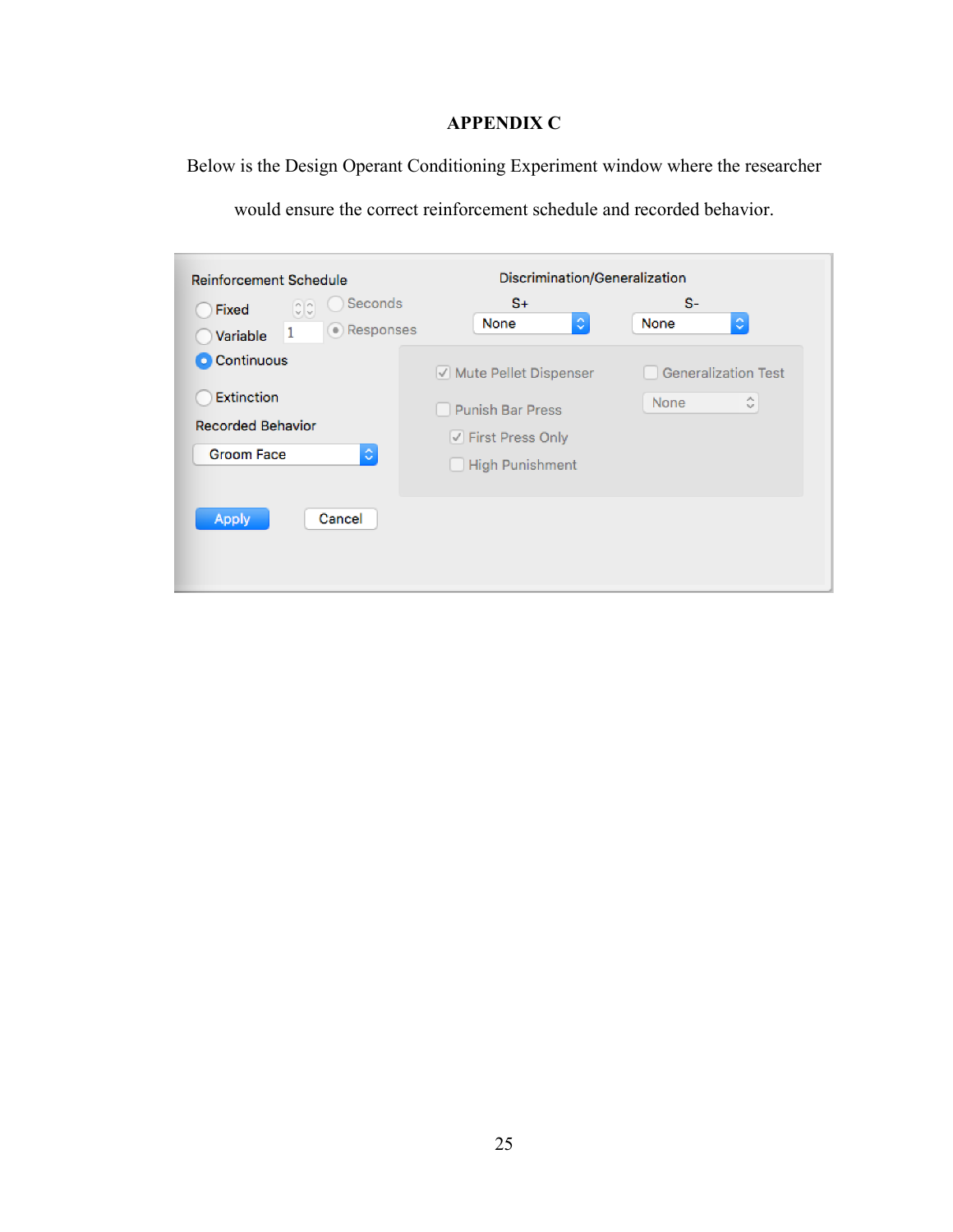# **APPENDIX D**

<span id="page-34-0"></span>Below is an example of one of the Countee data sheets that were used to collect behavior

| 8:42                                                    |                                                                  |     | $\blacksquare$ $\triangleright$ $\blacksquare$ |
|---------------------------------------------------------|------------------------------------------------------------------|-----|------------------------------------------------|
| <b>Back</b>                                             | <b>VR35</b>                                                      |     | r                                              |
| <b>DURATION:</b><br><b>TEMPLATE:</b><br><b>CREATED:</b> | 300s (00:05:00)<br>Sniffy (wipe face)<br>Apr 9, 2021, 7:23:12 PM |     |                                                |
| <b>Name</b>                                             |                                                                  | Sum | Rate / Session %                               |
| Groom face                                              |                                                                  | 121 | 24.2/Min                                       |

data as well as IOA data.

| <b>Sec</b>     | To           | <b>Sum</b>     | <b>Name</b> |
|----------------|--------------|----------------|-------------|
| $\overline{2}$ | $\mathbf{0}$ | $\mathbf 0$    | Groom face  |
| 3              | $\Omega$     | $\mathbf{0}$   | Groom face  |
| 5              | $\Omega$     | $\Omega$       | Groom face  |
| 9              | $\mathbf{0}$ | $\mathbf{0}$   | Groom face  |
| 12             | $\mathbf{0}$ | 0              | Groom face  |
| 13             | $\mathbf{0}$ | $\mathbf{0}$   | Groom face  |
| 15             | $\mathbf{0}$ | $\mathbf{0}$   | Groom face  |
| 17             | $\mathbf{0}$ | $\overline{0}$ | Groom face  |
| 20             | $\mathbf{0}$ | $\mathbf{0}$   | Groom face  |
| 21             | $\mathbf{0}$ | $\mathbf{0}$   | Groom face  |
| 23             | $\mathbf{0}$ | $\mathbf{0}$   | Groom face  |
| 25             | $\mathbf{0}$ | $\mathbf{0}$   | Groom face  |
| 26             | $\mathbf 0$  | 0              | Groom face  |
| 29             | $\mathbf{0}$ | $\mathbf{0}$   | Groom face  |
| 31             | $\mathbf{0}$ | $\overline{0}$ | Groom face  |
| 36             | $\mathbf{0}$ | $\mathbf{0}$   | Groom face  |
| 41             | $\mathbf 0$  | $\mathbf 0$    | Groom face  |
| 43             | $\mathbf{0}$ | $\mathbf{0}$   | Groom face  |
| 45             | $\mathbf{0}$ | $\mathbf 0$    | Groom face  |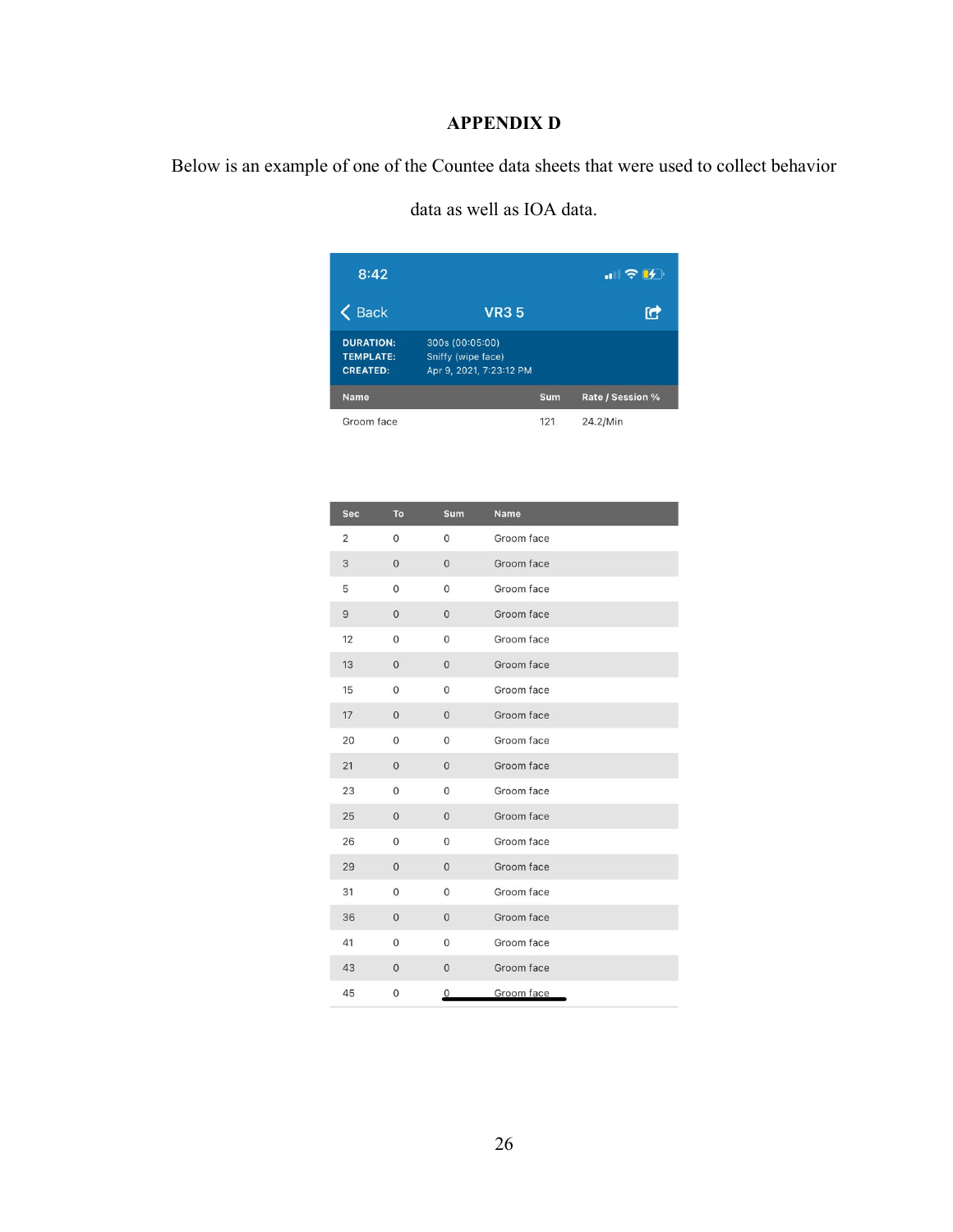# **APPENDIX E**

# Procedural Fidelity Checklist

<span id="page-35-0"></span>

| Observer:                                               |            |                  |
|---------------------------------------------------------|------------|------------------|
| Date:                                                   |            |                  |
| Start time:                                             | End:       |                  |
| Researcher:                                             | Session:   |                  |
| Steps For All Sessions:                                 |            | $``+"$ or $``-"$ |
| Open correct sniffy (i.e., EXT sniffy for SXT sessions) |            |                  |
| Correct behavior is being recorded                      |            |                  |
| Correct reinforcement schedule is being implemented     |            |                  |
| Timer/data collection app is set for 5 minutes          |            |                  |
| Collected data throughout interval                      |            |                  |
| Timer stopped at 5 minutes                              |            |                  |
| Sniffy program paused at 5 minutes                      |            |                  |
|                                                         | Summary    |                  |
|                                                         | Percentage | $\frac{0}{0}$    |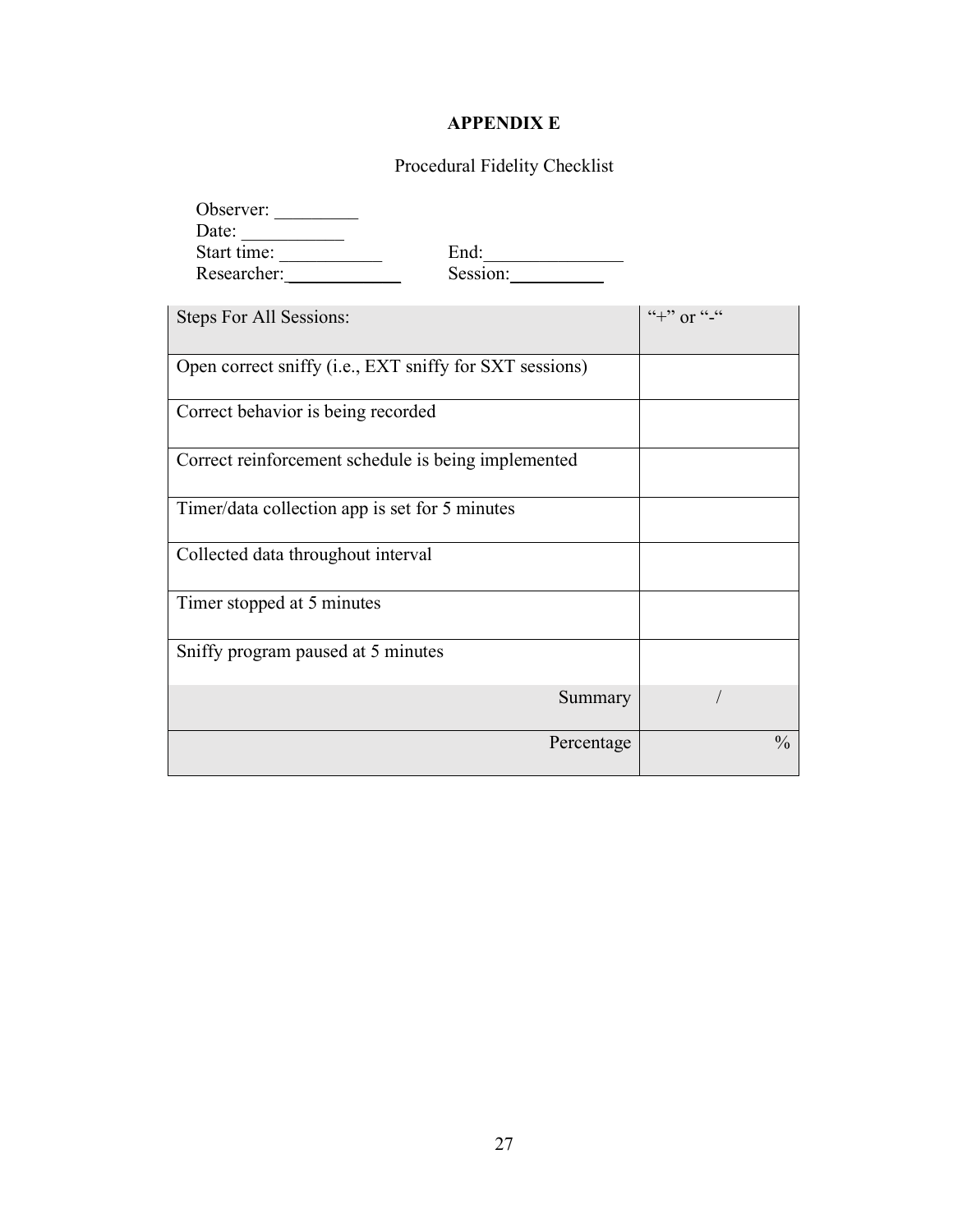#### **REFERENCES**

- <span id="page-36-0"></span>Alloway, T., Wilson, G., & Graham, J. (2012). *Sniffy: The Virtual Rat Pro.* Linda Schreiber-Ganster.
- Carr, J. E., Miguel, C. F., & Sidener, T. M. (2012). A translational evaluation of the interpolated reinforcement procedure with young children*. Behavioral Interventions, 27*(1), 45-55.<https://doi.org/10.1002/bin.1337>
- Chadwick, B. A. (1971). Systematic reinforcement: Academic performance of underachieving students. *Journal of Applied Behavior Analysis., 4*(4), 311-319. <https://doi-org.ezproxy.uky.edu/10.1901/jaba.1971.4-311>
- Dyal, J. A., & Sytsma, D. (1976). Relative persistence as a function of order of reinforcement schedules. *Journal of Experimental Psychology: Animal Behavior Processes, 2*(4), 370–375. [https://doi.org/10.1037/0097-7403.2.4.370](https://psycnet.apa.org/doi/10.1037/0097-7403.2.4.370)
- Higbee, T. S., Carr, J. E., & Patel, M. R. (2002). The effects of interpolated reinforcement on resistance to extinction in children diagnosed with autism: A preliminary investigation. *Research in Developmental Disabilities*, *23*(1), 61-78. [https://doi.org/10.1016/S0891-4222\(01\)00092-0](https://doi.org/10.1016/S0891-4222(01)00092-0)
- Countee (Version 2.2.1) [Mobile App]. Apple App Store.

[https://apps.apple.com/us/app/countee/id982547332\)](https://apps.apple.com/us/app/countee/id982547332).

Lee, D., & Belfiore, P. (1997). Enhancing classroom performance: A review of reinforcement schedules. *Journal of Behavioral Education* 7(1)**,** 205–217. <https://doi.org/10.1023/A:1022893125346>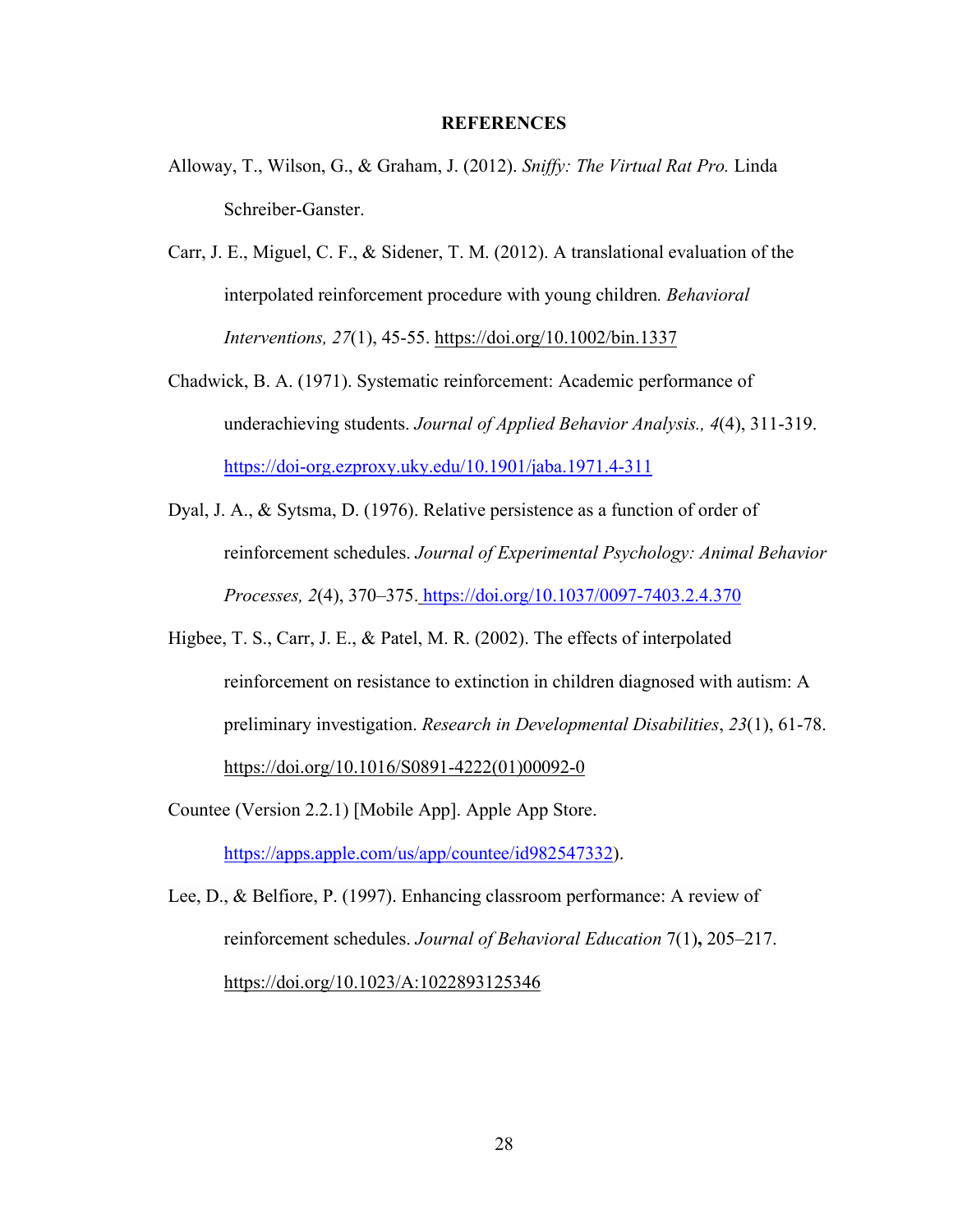- Wolery, M., Ledford, J. R., & Gast, D. L. (2018). Comparative Designs. In J. L. Editor & D. G. Editor (Eds.), Single Case Research Methodology (3<sup>rd</sup> ed., pp. 284-334). Routledge.
- Ledford, J. R., Lane, J. D., & Gast, D. L. (2018). Dependent Variables, Measurement, and Reliability. In J. L. Editor & D. G. Editor (Eds.), Single Case Research Methodology (3<sup>rd</sup> ed., pp. 98-131). Routledge.
- Lerman, D. C., Iwata, B. A., Shore, B. A., & Kahng, S. W. (1996). Responding maintained by intermittent reinforcement: Implications for the use of extinction with problem behavior in clinical settings. *Journal of Applied Behavior Analysis*, *29*(2), 153–171.<https://doi.org/10.1901/jaba.1996.29-153>
- Lerman, D. C., Iwata, B. A., & Wallace, M. D. (1999). Side effects of extinction: Prevalence of bursting and aggression during the treatment of self-injurious behavior. *Journal of Applied Behavior Analysis*, *32*(1), 1–8. https://doi.org/10.1901/jaba.1999.32-1

Mazaleski, J. L., Iwata, B. A., Vollmer, T. R., Zarcone, J. R., & Smith, R. G. (1993). Analysis of the reinforcement and extinction components in DRO contingencies with self-injury. *Journal of Applied Behavior Analysis*, *26*(2), 143–156. <https://doi.org/10.1901/jaba.1993.26-143>

Newcomb, E. T., & Hagopian, L. P. (2018). Treatment of severe problem behaviour in children with autism spectrum disorder and intellectual disabilities. *International Review of Psychiatry*, *30*(1), 96-

109. <https://doi.org/10.1080/09540261.2018.1435513>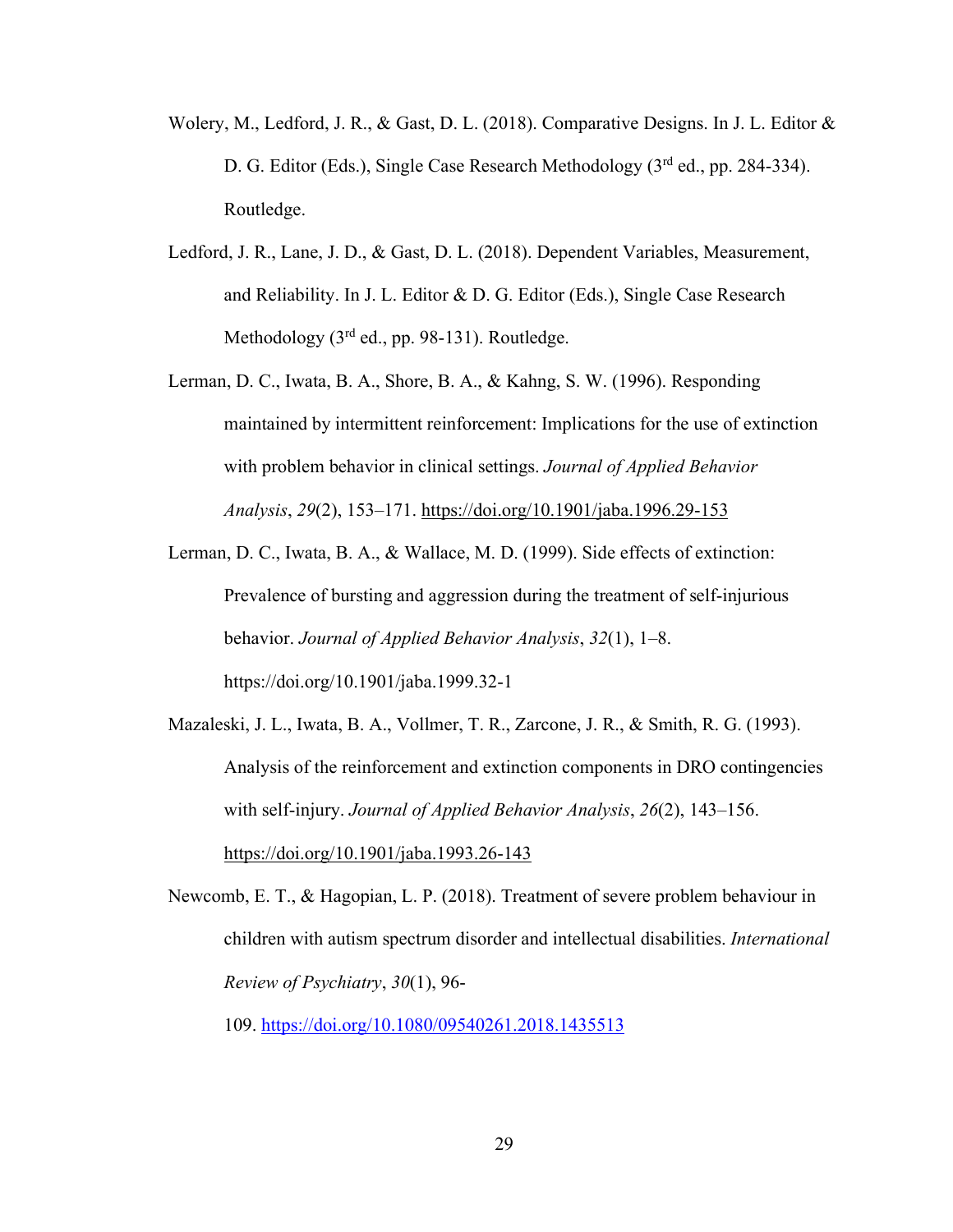- Radley, K. C., Dart, E. H., Helbig, K. A., Schrieber, S. R., & Ware, M. E. (2019). An evaluation of the additive effects of lag schedules of reinforcement. *Developmental Neurorehabilitation, 22*(3), 180–191. https://doiorg.ezproxy.uky.edu/10.1080/17518423.2018.1523242
- Rashotte, M. E., & Surridge, C. T. (1969). Partial reinforcement and partial delay of reinforcement effects with 72-hour intertrial intervals and interpolated continuous reinforcement. *The Quarterly Journal of Experimental Psychology*, *21*(2), 156– 161.<https://doi-org.ezproxy.uky.edu/10.1080/14640746908400208>